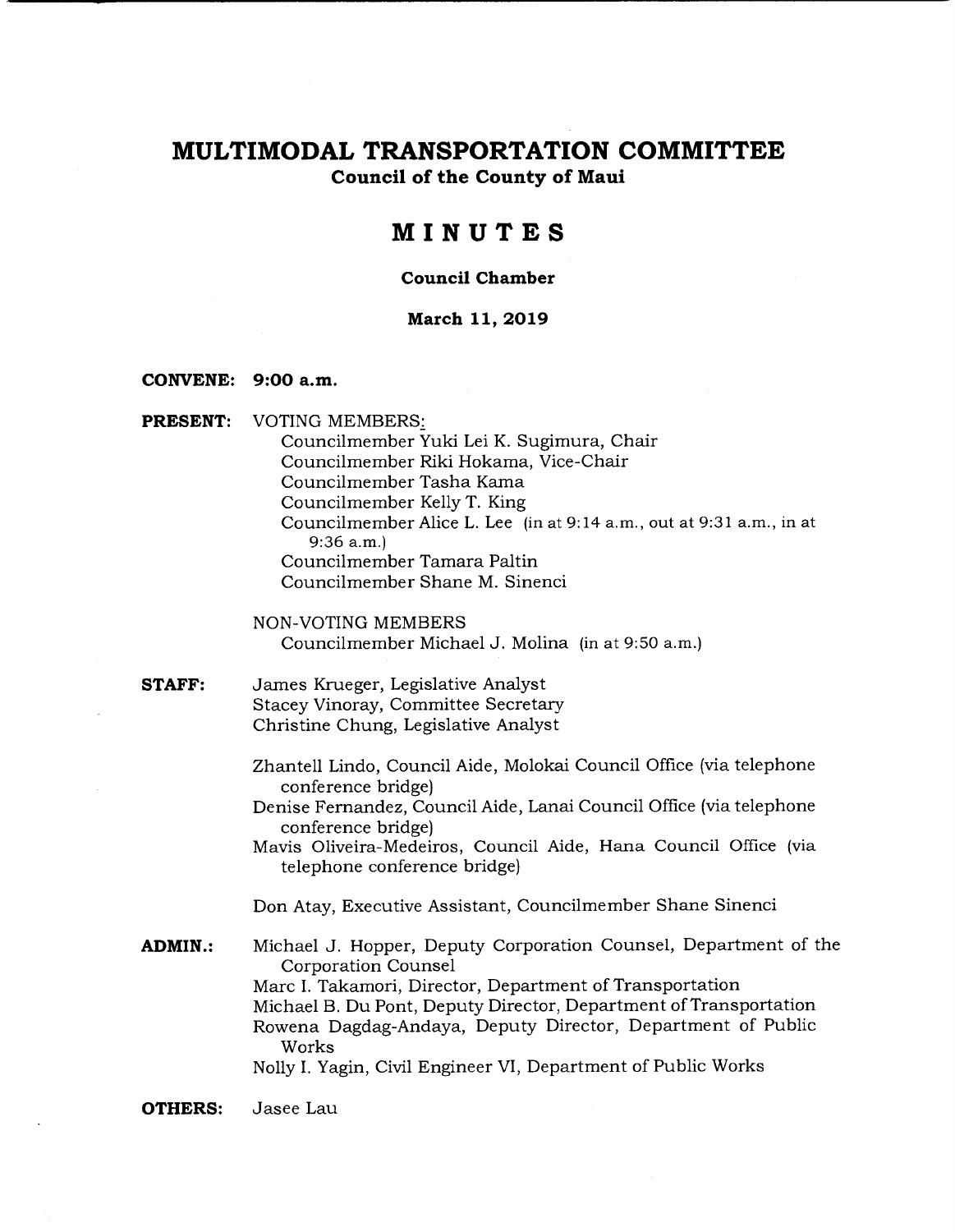### **March 11, 2019**

**PRESS:** *Akaku Maui Community Television, Inc.* 

CHAIR SUGIMURA: . . . *(gavel). . .* Good morning, everyone. Welcome to the Multimodal Transportation Committee meeting. It is exactly nine o'clock and 37 seconds on our new clock. Thank you, Ms. King, for getting us this clock that is actually precisely connected to my cell phone. So -- . . . *(laughter in background).* 

. . . . . . . . . . . . . . . . .

COUNCILMEMBER KING: Awesome, that's the point. You're welcome.

CHAIR SUGIMURA: --yeah, but anyway, welcome everybody. This meeting is now called to order. Silence all noisemaking devices. I'd like to introduce everyone. My name is Yuki Lei Sugimura, I'm Committee Chair. Vice-Chair, Mr. Hokama. Thank you for being here. Mr. Sinenci, welcome. Tamara Paltin.

COUNCILMEMBER PALTIN: Good morning.

CHAIR SUGIMURA: Good morning. Kelly King.

COUNCILMEMBER KING: Good morning.

CHAIR SUGIMURA: Good morning. And Tasha Kama.

COUNCILMEMBER KAMA: Good morning, Chair.

CHAIR SUGIMURA: Good morning. Alice Lee will be coming in shortly as.. .probably ten minutes she said, so we can expect her. Today, we have two items on our agenda. And I'd like to welcome Mark Takamori, our Director for the Department of Transportation, and his Deputy Director, Michael Du Pont. Mr. Hopper from Corp. Council. And for our second item we have with us, Nolly Yagin and Rowena Dagdag-Andaya. So, thank you very much for being here. We also have our District Offices. Today on our agenda, we have Pre-Budget Presentation from the Department of Transportation. And just to give us an overview of the Department so that we'll have the knowledge we need when we tackle our budget in a couple of weeks. I appreciate you being here. I also wanted to take up an item called North Shore Greenway Phase IV which is MT- 12 on my master agenda. And this was brought to my Committee by looking at the contract. But I was more interested in finding out what the status is of the North Shore Greenway as it ties in perfectly with this Department.

### *• BEGIN PUBLIC TESTIMONY...*

- CHAIR SUGIMURA: At this time I'd like to take up any testimony. Do we have anyone signed up in the Chambers to testify? We have Jasee Lau, who is a Kula resident. He is my neighbor.
- MR. LAU: Aloha kakahiaka.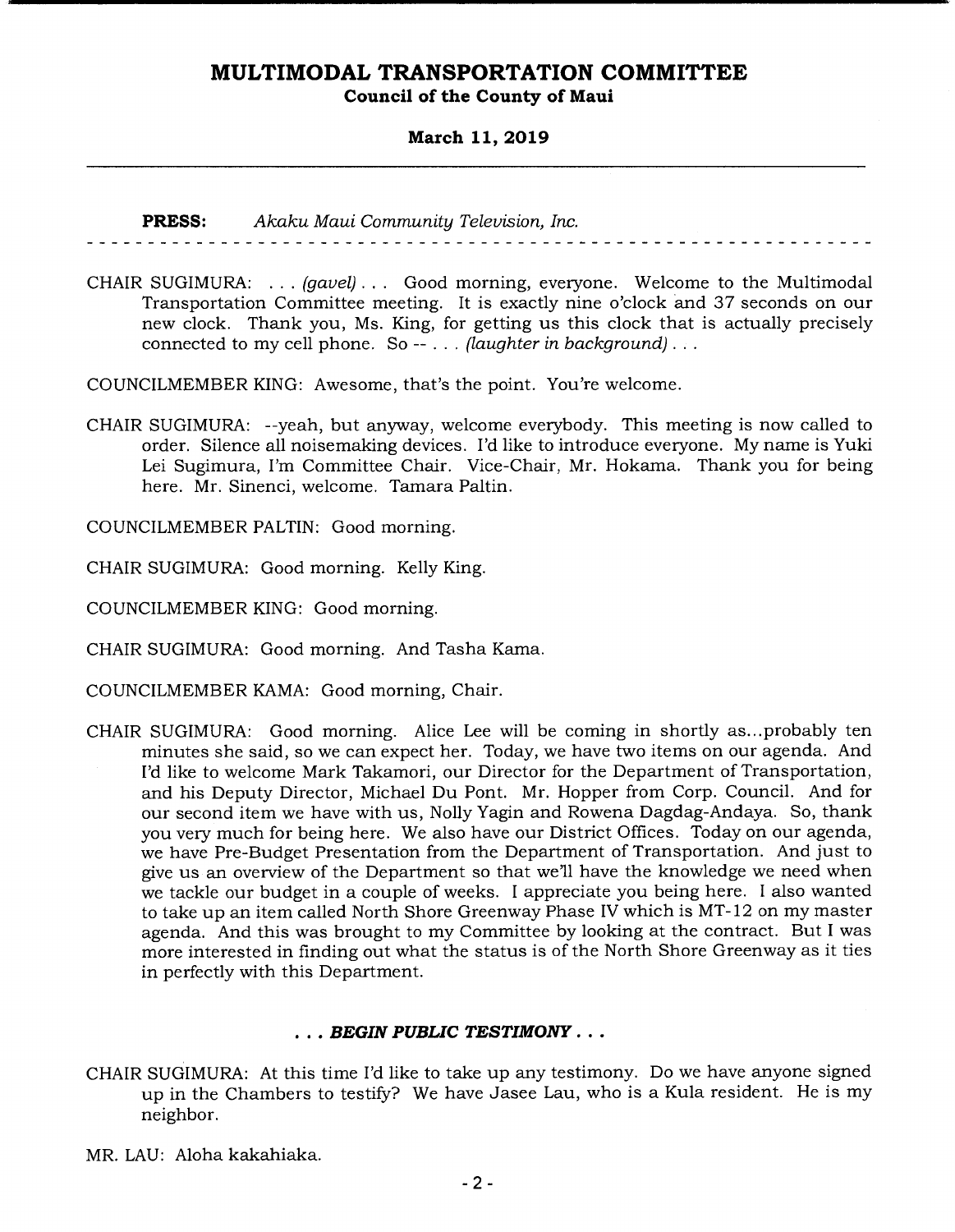### **March 11, 2019**

CHAIR SUGIMURA: Jasee, welcome.

- MR. LAU: Thank you everybody for being here. I just wanted to say that we should start thinking about the rail now before we get ourselves in a mess like Oahu. Thank you for your time.
- CHAIR SUGIMURA: Anyone have questions for Mr. Lau? Seeing none, thank you. Thank you for testifying. Any other testifiers? None in the gallery. So, at this time I like to take testimony from the District Offices. Denise Fernandez, do we have anybody on Lanai that wishes to testify?
- MS. FERNANDEZ: Good morning, Chair. This is Denise Fernandez at the Lanai Office and there is no one waiting to testify.
- CHAIR SUGIMURA: Thank you. Mavis Oliveira-Medeiros from Hana.
- MS. OLIVEIRA-MEDEIROS: Aloha, Chair. This is Mavis Oliveira-Medeiros from the Hana Office and there is no one here waiting to testify.
- CHAIR SUGIMURA: Molokai Office, Zhantell Lindo, anyone there to testify?
- MS. LINDO: Good morning, Chair. This is Zhan from Molokai District Office. There is no one here to testify.

### *• END OF PUBLIC TESTIMONY...*

CHAIR SUGIMURA: Thank you. Anybody else in the Chambers? We have none right? At this time I'd like to close public testimony with no objections, members.

COUNCILMEMBERS VOICED NO OBJECTIONS.

CHAIR SUGIMURA: Thank you.

### **MT-10(5) PRE-BUDGET SESSION PRESENTATION (DEPARTMENT OF TRANSPORTATION)**

CHAIR SUGIMURA: So, I'm gonna now proceed with my agenda which is MT-10(5) which is Pre-Budget Presentation from the Department of Transportation. Mr. Takamori, would you like to do the presentation?

#### *• . BEGIN PRESENTATION...*

MR. TAKAMORI: Thank you. Good morning, Committee Chair Sugimura, and Committee members.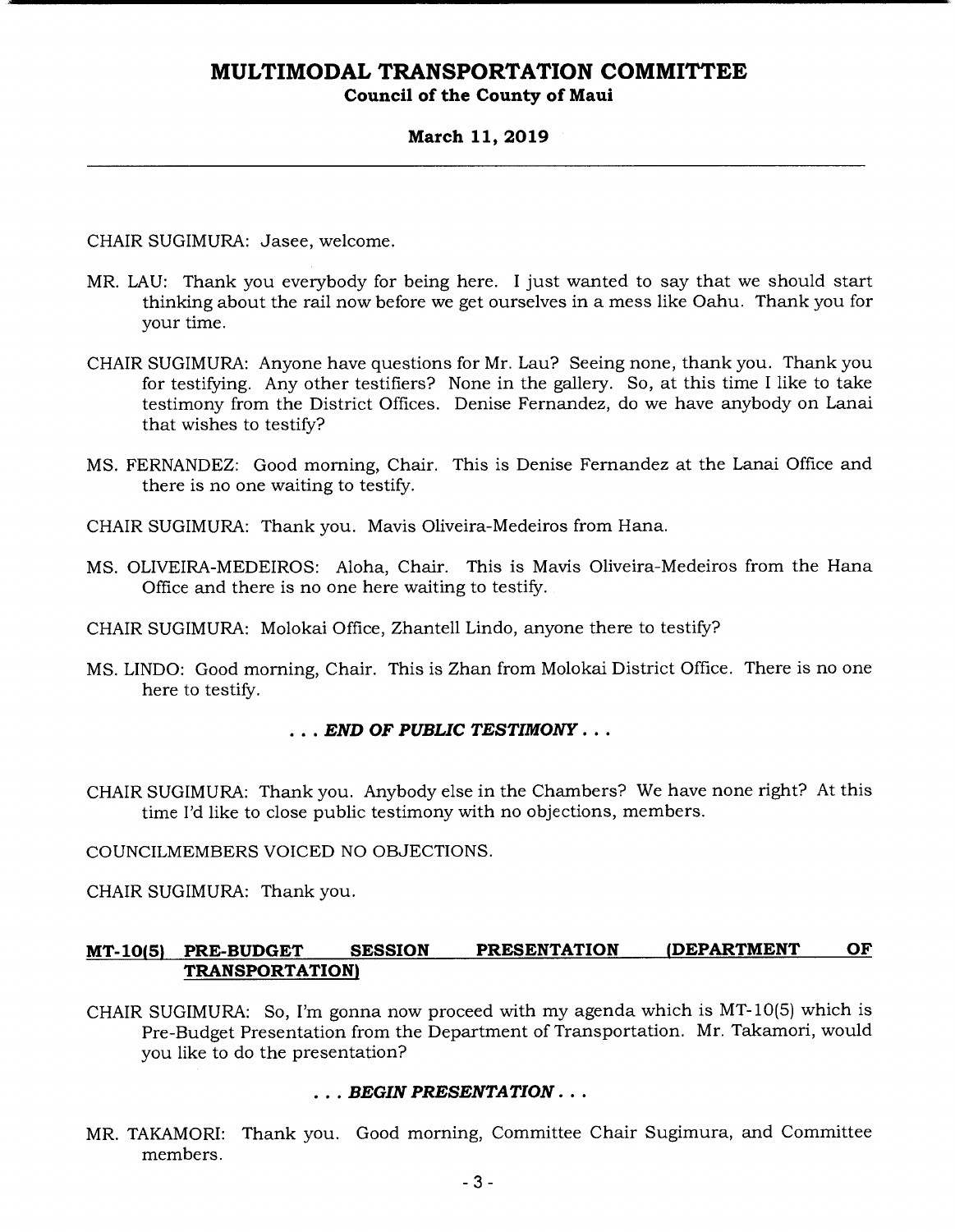**Council of the County of Maui** 

### **March 11, 2019**

COUNCILMEMBER KAMA: Good morning.

CHAIR SUGIMURA: Good morning.

MR. TAKAMORI: Thank you for having us today. I am Mark Takamori, the Director for the Department of Transportation. And with me is my Deputy Director, Michael Du Pont. This morning well be reviewing our current Fiscal Year 2019 Budget and how our budget is set up. So, this our organizational chart for our Department. We oversee the Maui Bus fixed route, ADA paratransit, commuter service, including Human Services Transportation, and air ambulance grant. We are also administratively tied to the Maui MPO. So, if you look at our org chart on the left-hand side, you'll see that the Maui MPO, there's a policy board, and under the policy board is the Executive Director, and the MPO staff. And on the right side is how our Department is set up. So, our Department's budget is broken down into three funding sources; the General Fund, the Highway Fund, and grant revenue. With regards to General Fund, our administration program funds our salaries and office admin operations. In this fiscal year's budget, it also included a grant to MEO for bus replacements, as well as a grant to Queen Kaahumanu Center for some road resurfacing in the areas that our buses frequent. The middle graph it shows the Human Services Transportation Program which are programs such as the Senior Services Transportation, Senior Nutrition, Maui Adult Day Care, Youth Transportation, and Rural Shopping Shuttles and Dialysis, are just a few of the programs that fall under the Human Services Transportation grant, and is funded out of the General Fund, and it's a grant to MEO. The last chart on the bottom is the Air Ambulance Program which is a grant to the State Department of Health to provide air ambulance services. The monies are given to the State, and the State then contracts out the services. In the next slide, this is our programs that are funded by the Highway Fund. In this year's budget, it included bus and bus-related equipment matching funds for us to go for Federal funds. The Maui MPO matching funds, Public Transit Printing and Marketing Fund, Bus Stop and Shelter Repair, Maintenance, Supplies and Cleaning Fund. So, we currently have a contract with People Who Clean to visit our bus stop shelters including some bus stops where every three days they are supposed to be changing out the trash and the recyclables. And then once a month they go and power wash the shelters. As well as our Maui Bus Public Transit Program, so this also, these include the fixed route, ADA paratransit, and commuter services which are all contracts. And then for our Maui Bus contracts, how it's set up is that we pay by the revenue service hour. So, for the fixed and commuter routes since the bus schedule are set, we know what the fixed cost will be. Any fluctuations in those services are based on any additional services that are needed due to emergencies, road closures, detours, so if our schedule starts to fall behind schedule due to traffic, we usually will then, at a certain point well send out additional buses to try and keep those routes on schedule. For our ADA Paratransit Service, since this the demand response service, the revenue service hours fluctuate based on the ridership's reservations. So, if there are more people using the service, there will be more revenue service hours. There are higher fluctuations on reservations based on weather. So, if it's raining, we do see a decrease in reservations on bad weather days. So, all of those public.. .all of those programs falls under the Public Transit Program which is the bottom section of this slide. And then for the next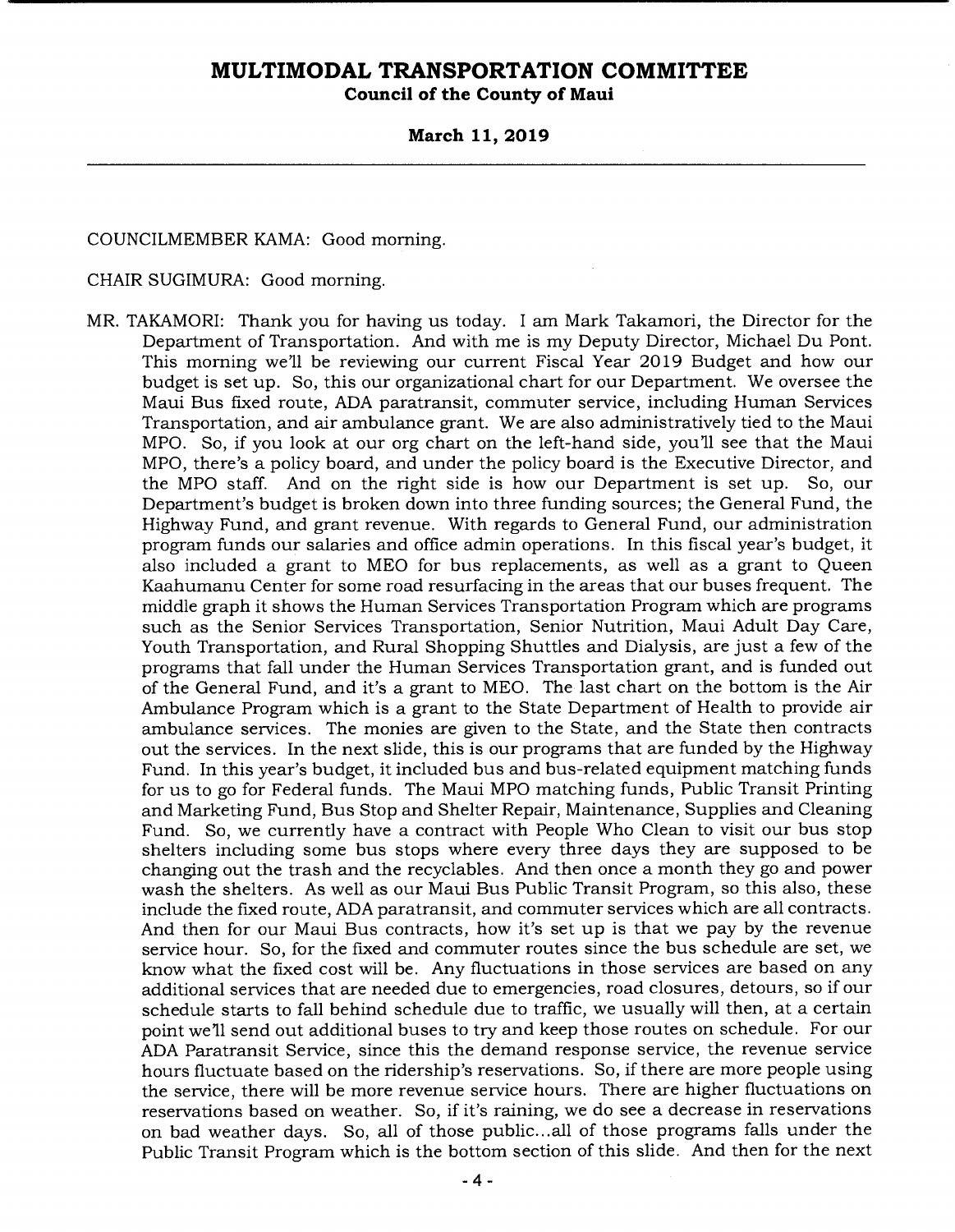**Council of the County of Maui** 

**March 11, 2019** 

slide, is our funds that are in our grant revenue funds, and these funds are allocated for different types of Federal funds expected from the Federal Transit Administration, as well as funds that are used by the Maui MPO. So, with regards to our fixed costs, there are total of six General Fund personnel in our Department, and we have two grant revenue funded personnel. The two grant revenue funded personnel are the Maui MPO Executive Director, and the Maui MPO Financial Specialist. For operations, our office supplies, telephones, airfare, per diem, mileage, office rent, professionals dues, publication subscriptions, bus replacement grant, and public transit program contracts are our fixed costs. Continuing on for operations, additional fixed costs are the MEO transportation services grant, the air ambulance program grant, bus and bus related matching funds, the MPO related matching funds, transportation shelter supplies and cleaning fund, and our ongoing copier lease.. .printer lease. For discretionary costs, they are the registration and training fees when it comes to conferences and workshop travel. Professional services are also a discretionary cost. We currently have a multi-year contract with the Washington DC liaison who has helped us in obtaining some competitive Federal funds along with assisting us in moving forward with the additional requirements put on us with the new urbanized zone area, and in getting the Maui MPO moved forward. Included in this year's professional services line item is funds that were set aside for assessment to satisfy 5.1 of the transportation audit. One of our current goals is to review the audit and implement the audit recommendations where possible. So, as of right now, the \$30,000 that were set aside for this will remain unencumbered and going back into Carryover/ Savings. Part of the reason why it's currently unencumbered is that we're currently just trying to review the audit, and try to implement policies and procedures at this point in time. So, that's sort of what 5.1 is asking for. So, that's kind of what we're working on. And I know that in a future Multimodal Transportation Committee meeting we're going to be talking about the audit. Chair Sugimura has mentioned to me that she wants to talk about the audit. And at that point in time we can provide the types of progress we have made based on the recommendations made by the audit. Other information, so our current capital projects in this fiscal year is our \$650,000 in planning and design funds for our Central Maui Transit Hub. This is the.. .two weeks ago, we spoke about what we are, what we're up to with regards to this Central Maui Transit Hub. We have given the notice to proceed back in September 2018, and we have recently sent out letters for early consultation. It is expected to start construction towards the ending of this calendar year. And we're also in the completion phase of our two bus stop shelters coming up on High Street and Wells Street. So, I'm sure as you come to work or leave work you'll, you've probably noticed that we have some shelters coming up. And so those, we expected those to be completed probably within the next few weeks. We have, our Department has one vacancy, and we have begun the process of filling that position, and we expect it to be filled in within the next month or so. And then with regards to cost saving measures, our Department will continue to access Federal funds where possible, and again when possible, well continue to do our own repair and maintenance for our bus stops and shelters. So, every once in a while, our Department will go out, and if... fixing the solar lights in our shelters or changing out screens, our Department does that in-house at this time. If the damage is much larger then something that we can handle, then we usually will contract that out. And then for Fiscal Year '19 these are some of our goals and objectives. So, the first one is to provide safe and reliable service to the riders, and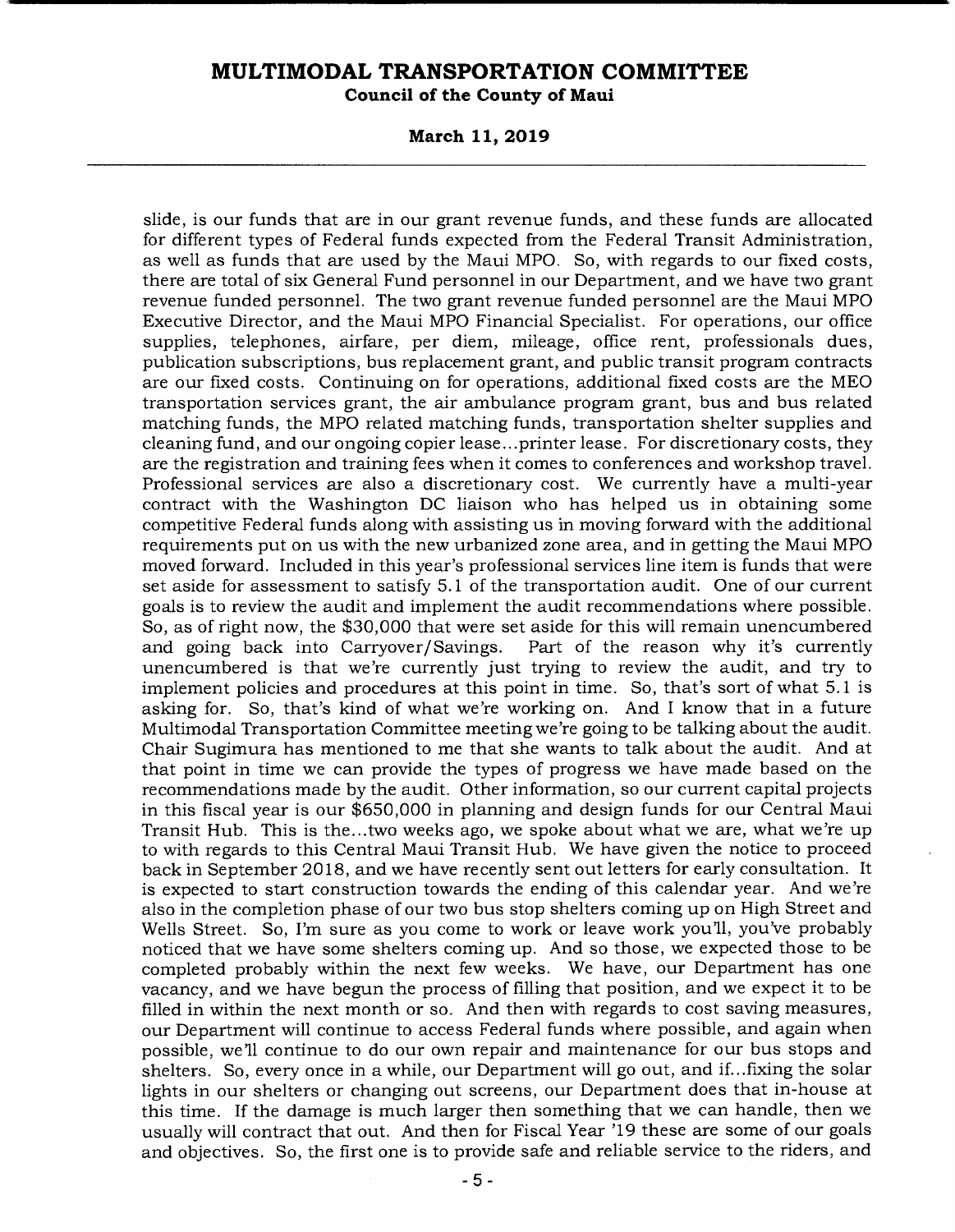### **March 11, 2019**

maintain a good on-time record. So, to do that, we've been monitoring services, and determine changes necessary to meet the needs of the community and on-time performance. The next one is to operate and manage the transit system effectively and provide accessible transit service. So, we ensure preventative maintenances is completed on schedule, and that all vehicles with wheelchair ramps and lifts are operational, and monitor passengers per revenue vehicle hour. The third one is to improve existing transit system and construct ADA-compliant bus stops and shelters. So, we are reviewing the.. .review and implement bus stop improvements based on the Maui County Bus Stop Planning and Design Services Plan. And then this is our contact info. So, basically, I guess if there's any questions, we just wanted to kind of give a very high-level overview of what falls in our Department and how it's funded. So, if there's any questions, we'll be happy to answer them.

### *• END PRESENTATION...*

- CHAIR SUGIMURA: Okay, thank you. I'm going to ask everybody to have a question. I'll start with our Vice-Chair, and then go down the line from Mr. Sinenci to ask any questions of the Department. Mr. Hokama?
- VICE-CHAIR HOKAMA: Okay, thank you. We appreciate your comments this morning. And we are aware that you will be presenting more additional financial details in the near future. So, thank you, Director. Two things though in hearing your general comments that I was hoping to get a little bit more, since you are looking at a very broad, kind of general strokes type of approach, especially under your project areas, and I see the Central Maui Transit Hub. I agree, it's a high priority for us. But you have any thoughts you can share with us today with two components that I think I believe has some connectivity, and that would be the Wailuku-Kahului transit corridor that we know we can definitely get some Federal assistance. And where, if possible, does the opportunity zones to get the private sector investment because of the Federal Tax Credit Program, an opportunity to help move projects like ours ahead sooner than later.
- MR. TAKAMORI: Chair?

### CHAIR SUGIMURA: Department?

MR. TAKAMORI: Thank you, Member Hokama. So, with regards to our capital projects, part of the reason why we only listed two of these is because we're just giving an overview of our current fiscal year's budget. In terms of the discussions with the Wailuku-Kahului corridor, we have been working with the Department of Planning, and we're excited should the funding be available from the State side that's going to help us move forward with looking at what more we can do with regards to the Kahului-Wailuku corridor. And then with the opportunity zones, we've been involved in meetings, recent meetings with regards to opportunity zones. I guess as of right now, we don't have.. .we don't quite.. .from our Department standpoint, we're not quite sure how we are going to move forward with that. But I think that there is opportunities to help move forward with opportunity zones. So, I think as we start moving forward within the Administration we will be part of the discussions with regards to opportunity zones.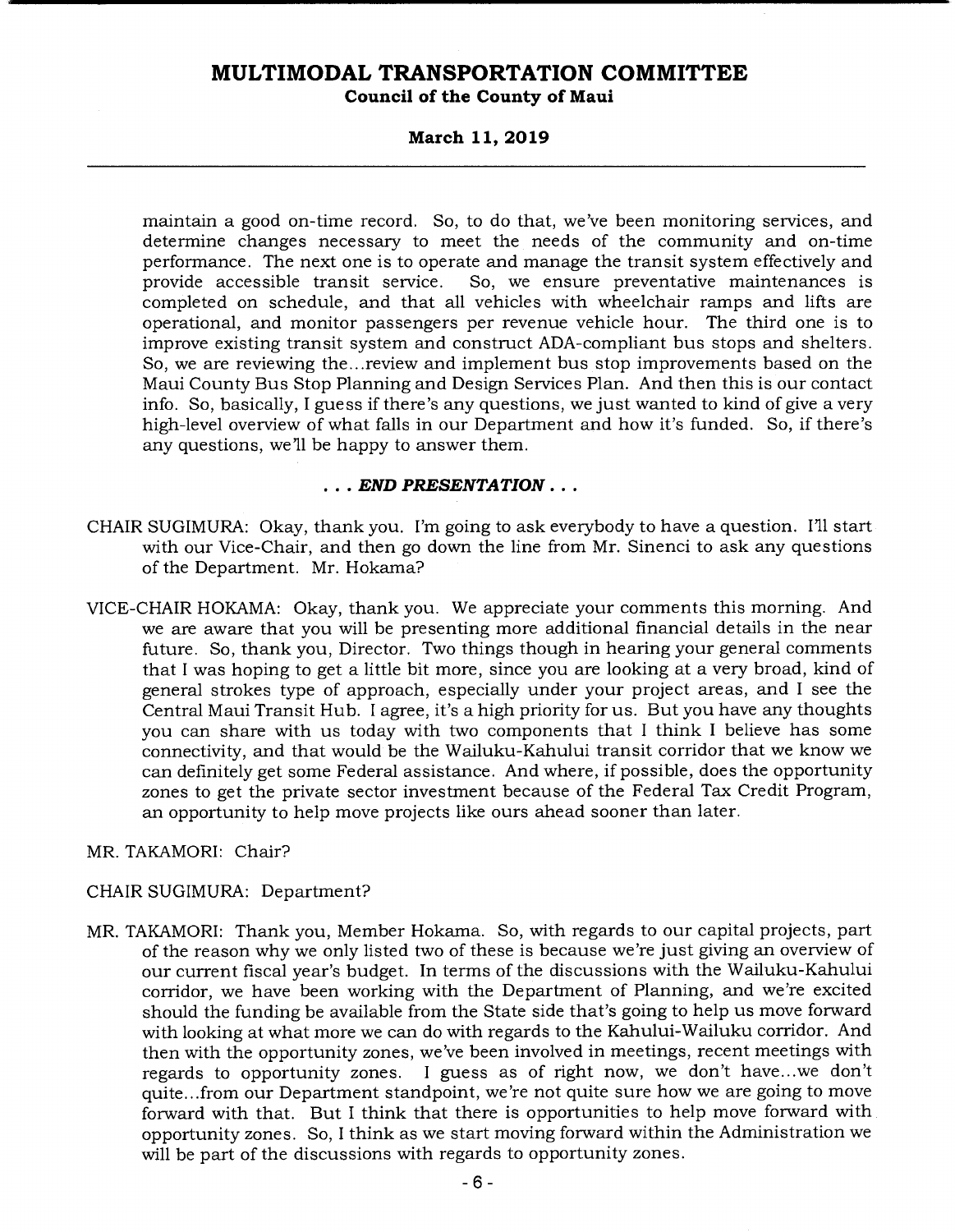### **March 11, 2019**

CHAIR SUGIMURA: Mr. Hokama?

- VICE-CHAIR HOKAMA: I understand right now everything is very broad strokes, Chair. So, it's hard to get in to any details per se. But for us, the key is that the departments at least are thinking of how to utilize potential tools to our advantage. I think that's what we're interested in. Have you already initiated some thought process in seeing if there are benefits for the County through this additional tools? Thank you, Chair.
- CHAIR SUGIMURA: Yeah, do you have any more comments on the...oh. Okay, Mr. Sinenci, do you have any questions for the Department?
- COUNCILMEMBER SINENCI: Yes, thank you, Chair. Thank you, Mr. Takamori, for your presentation. I had some questions about the Air Ambulance Program. Just for clarification, you mentioned earlier that the State provides the funding for that grant?

CHAIR SUGIMURA: Mr. Takamori?

- MR. TAKAMORI: Thank you, Chair. Member Sinenci, yeah, so the County provides some funds to the State where the...the State...with the State's money. So, we give money from the County side to the State, and then the State contracts out the services for air ambulance. Yes. So, it is technically with State monies.
- COUNCILMEMBER SINENCI: Okay. And this number here is what the County gives to the State?

CHAIR SUGIMURA: Mister...

- MR. TAKAMORI: Yes that is correct.
- COUNCILMEMBER SINENCI: Oh okay. So for us in the.. .we just had a couple of questions about, you know, for us living in the rural districts, you know, we greatly depend on the air ambulance services because of our rural designation. And we just kind of wanted to look at, we're not sure if the grant or if there is any data that says, for one, what are the costs for the trips, you know, either from Maui to Oahu, or the cost to the use of the police, the fire rescue, those types of things. We just wanted to look at that. And maybe, well, these are just some questions that we have, and then maybe resident rescue usage versus visitor rescues. I know we have both. And so, we just kind of wanted to look at some of the numbers.
- CHAIR SUGIMURA: So, Mr. Sinenci, maybe what we can do is we can send a letter to the Department for that information --

COUNCILMEMBER SINENCI: Okay.

CHAIR SUGIMURA: --and get it back to you. So, what you're asking for is the kinds of trips that happened with air ambulance. How many visitors, how many residents, and what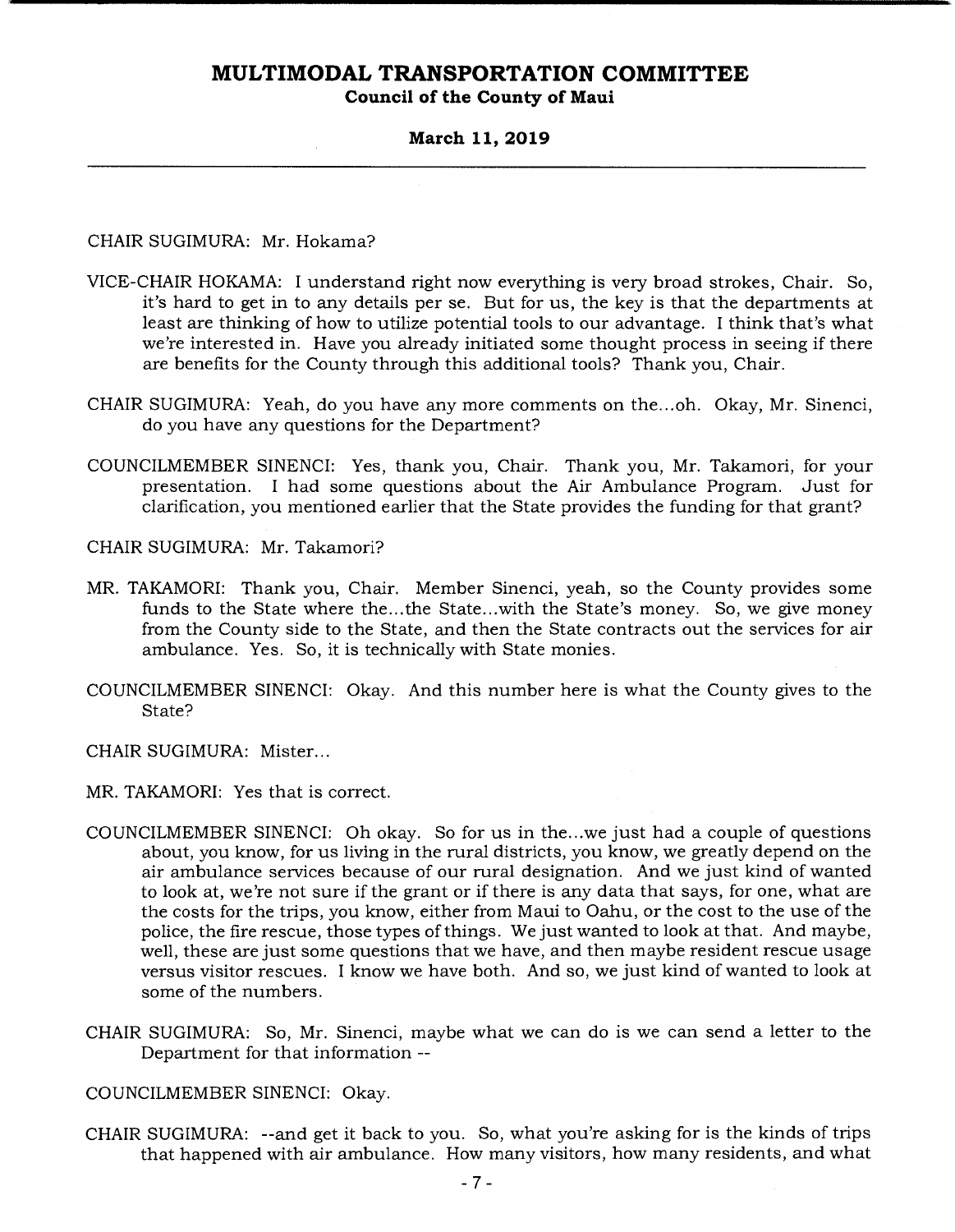### **March 11, 2019**

the cost breakdowns are.

COUNCILMEMBER SINENCI: Correct. If we could.

CHAIR SUGIMURA: So, can we do that, Department or do you have the information available?

MR. TAKAMORI: Chair, I actually have that information.

CHAIR SUGIMURA: Oh you do?

MR. TAKAMORI: Yes.

CHAIR SUGIMURA: Okay.

MR, TAKAMORI: So, to answer your questions, I can provide you the information based on the County's investment of \$672,215. With regards to Fiscal Year 2019, from July 1st to December 31st of this fiscal year there are total of 15 trips and 14 of the trips were residents and one was visitors. So, that was 93 percent residents' trips. And then it was 15 of those trips were serious condition, and 11 of them were deemed medical and four were deemed trauma. Nine of those trips were from the east side, Hana-Keanae area to Maui Memorial Medical Center. Three of them were from Lanai to Maui Memorial, two from Upcountry, and one from West Maui to Maui Memorial. I don't have the data with regards to the actual cost per each trip. We just basically calculated based on what the County invests into this program.

COUNCILMEMBER SINENCI: Okay. Thank you.

CHAIR SUGIMURA: Answers your questions?

COUNCILMEMBER SINENCI: Yes, thank you.

CHAIR SUGIMURA: Oh okay. Thank you. Ms. Lee?

COUNCILMEMBER LEE: Thank you, Madam Chair. Hi, Director.

MR. TAKAMORI: Good morning.

COUNCILMEMBER LEE: I was just going over the discretionary costs and other information since we're pretty much going to focus on those areas in the budget. And I see.. .are you proposing increase in fees and professional services? Since those are discretionary costs?

CHAIR SUGIMURA: Mr. Takamori?

COUNCILMEMBER LEE: You don't know? You can say I you don't know.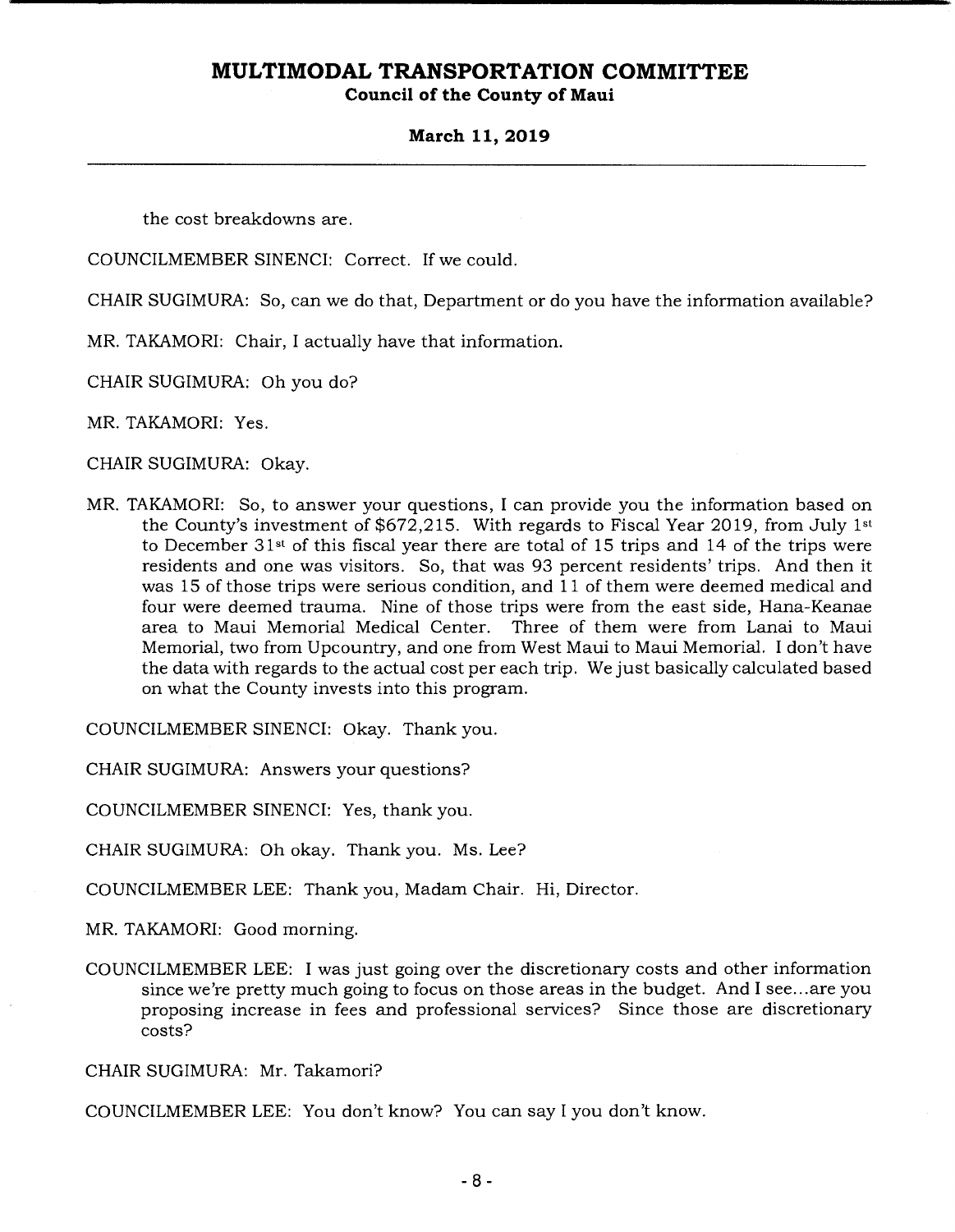# **Council of the County of Maui**

### **March 11, 2019**

MR. TAKAMORI: Yeah, we're technically we don't know we don't really know what's in our final budget for Fiscal Year 2020.

COUNCILMEMBER LEE: Okay, so you don't know right now?

MR. TAKAMORI: I guess, as of right now all I can say is that in our current fiscal year, we \$30,000 set aside for the audit. But at this time, we're moving forward with dealing the recommendations, so we won't be spending that \$30,000. So, that would be going into Carryover/Savings.

COUNCILMEMBER LEE: I see.

- MR. TAKAMORI: Yeah.
- COUNCILMEMBER LEE: And on Capital Improvement Projects, the 650 is something that the previous council appropriated?
- MR. TAKAMORI: Chair?
- CHAIR SUGIMURA: Yes.
- MR. TAKAMORI: Yes, that is correct, \$650,000 for planning and design. And that's a one-time ask for the transit hub, because the construction, we were allocated \$2.5 million from the State. And the budget is currently sitting in HHFDC's budget, CIP budget. So, we are planning to use State funds to construct the transit hub.
- COUNCILMEMBER LEE: So, then one could summarize that you are not asking for any substantive increases at all in your budget?
- CHAIR SUGIMURA: Mr. Takamori? Although he cannot really talk about the 2020 Budget...

COUNCILMEMBER KING: Chair?

COUNCILMEMBER LEE: Well, he can talk about what he's proposing.

COUNCILMEMBER KING: Chair, point of information if I may?

CHAIR SUGIMURA: Yes.

COUNCILMEMBER KING: I just want to just inform my colleagues that I did meet with Mayor and he told me that he instructed his departments not give us information on the 2020 Budget. So, we are actually in all these meetings just looking at the current budget and what they've spent. So, that's all I know. But I think that's why Mr. Takamori is kind of in a difficult position, because he's been told not to share his proposals for this upcoming budget with the Council at this time.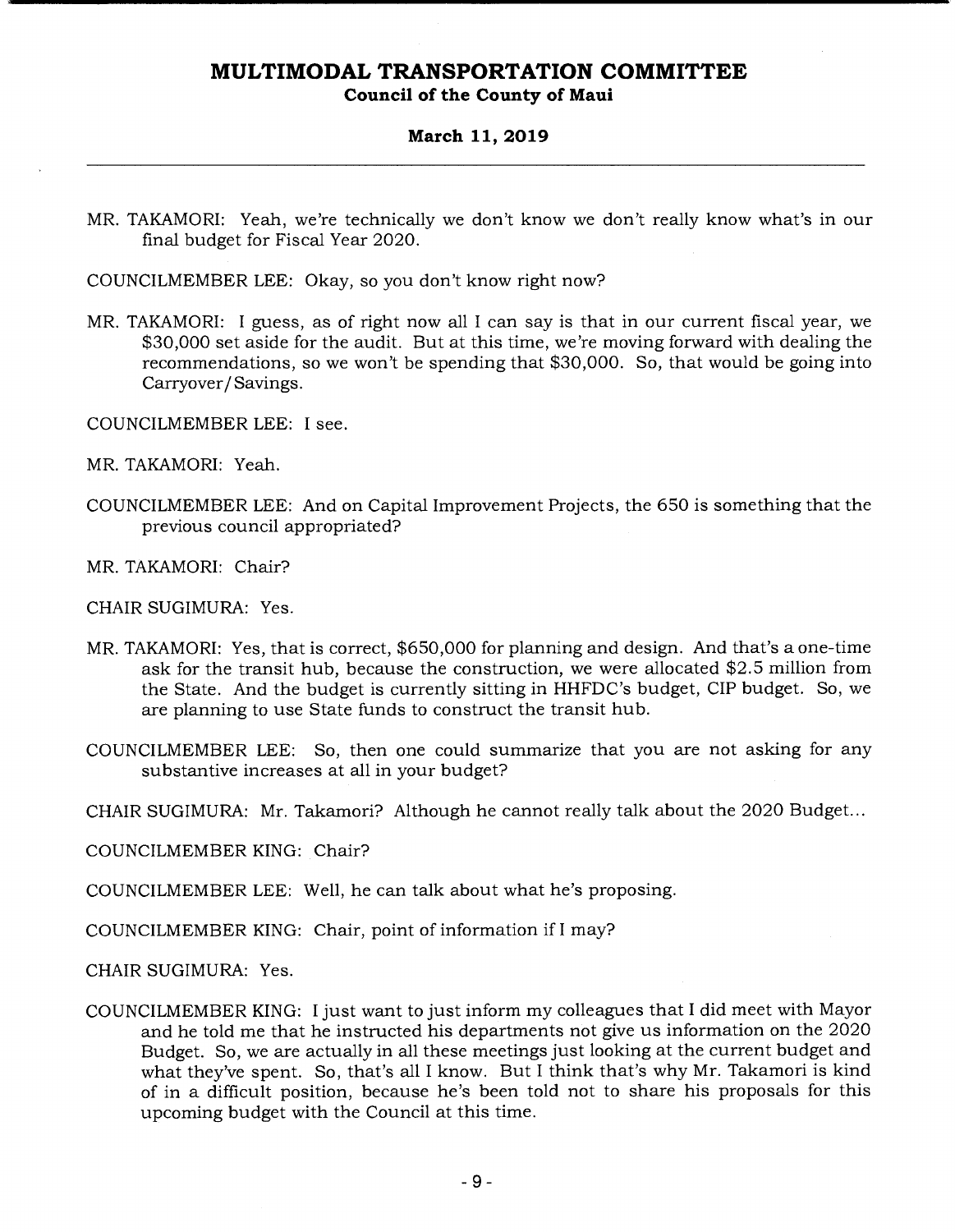### **March 11, 2019**

COUNCILMEMBER LEE: Okay. Alright. So, the trouble with that is that we all don't need any big surprises, you know, either from us or from you. However, I understand your position, then I don't have any more questions.

CHAIR SUGIMURA: Thank you. Ms. Paltin?

- COUNCILMEMBER PALTIN: Thank you, Chair. Thank you, Director and Deputy, for being here and your presentation. I just had couple subjects. I just wanted to clarify about the air ambulance, that's not the entity that does the rescues right? They transplant or they transport folks just to the airport, and then the rescue one is Air 1? Or that's incorrect? Air 1 like plucks people off the cliff and out of the water, and then just brings it nearby, and then the air ambulance is the one that transports them to whatever hospital. Is that correct?
- MR. TAKAMORI: That is correct. The second part is, that's my understanding. Yes.
- COUNCILMEMBER PALTIN: Okay. Just for clarification. My other question is when you were giving your presentation and you said that if the traffic is bad and sometimes you might need to deploy a second bus or something. I was wondering if you kept the records of all the times that you had to do that and if you saw any patterns emerge, like for us West Maui, me going home, I always see the traffic coming out backed up at the merge off the southern terminus of the bypass. And in my observation, it's always much worse, summer, winter, spring break and like that. And I was wondering if you are noticing those types of patterns emerge on the delays in buses as well?
- MR. TAKAMORI: Yeah, Chair? So, yes, we.. .anytime we throw on additional buses, it has to be authorized by the Department. And so we do have that so we know when we actually put on additional buses, and for what reasons. We can say that with the new bypass, traffic has gotten a lot better. We have been tracking how long it takes between our two stops between Maalaea and Wharf Cinema Center. So, once the new bypass opened, we've started to see that we haven't had to issue a lot more additional bus services. But, recently we have been seeing our buses start to fall behind because of that merge. So, I know that we've been reaching out with the drivers and with Roberts to find out, is there a better way for us to, I guess travel back to town. Is it better to take the merge? Because as of right now, all of our routes are set and so those drivers are only supposed to be taking Hokiokio, and not take the merge. So, one of the things that were brought up from several drivers is that they are thinking maybe it might be faster to take the merge. We haven't made a decision yet on that changed. But, yeah, we do collect the date. We do...we have been seeing additional traffic though coming back into town. And so I do know that we've approved additional buses to try and keep our schedules on time for West Maui.
- COUNCILMEMBER PALTIN: So, I guess, I mean the question I was asking is if you've done any study to correlate the additional traffic or the bus transit times to the amount of tourists arrivals, and if that has had any impact on the traffic or the bus service times, and if so maybe we can reach out to Hawaii Tourism Authority or the Maui Visitors Bureau to assist in the deploying of additional buses.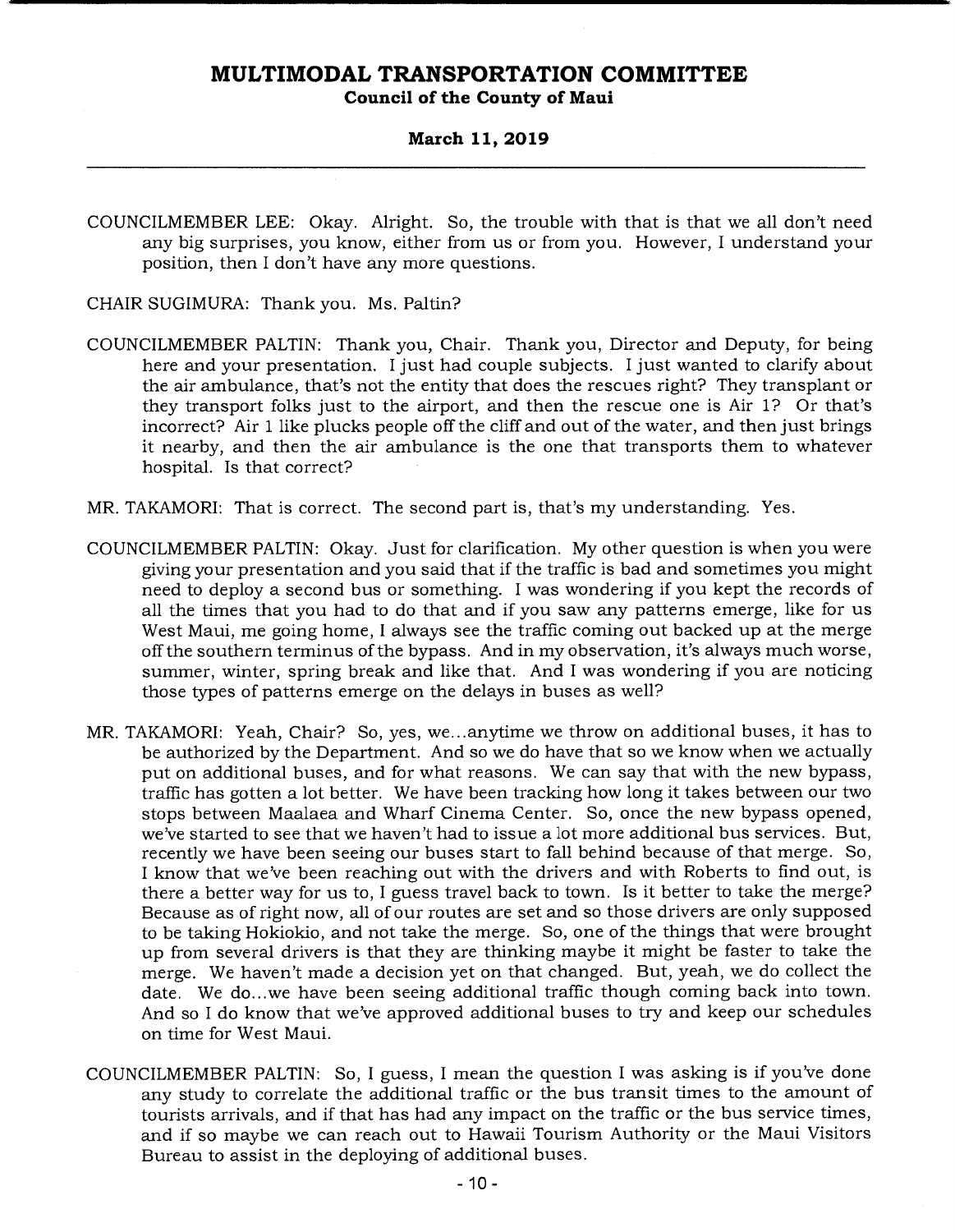**Council of the County of Maui** 

### **March 11, 2019**

CHAIR SUGIMURA: Department, do you have data on that?

MR. TAKAMORI: Thank you. We really only have the data based on the certain months, not necessarily with regards to the amount of visitors that fly in. And so, yeah, we don't have that specific type of data, but we do have the data based on when we do add on additional buses and what the times look like during that day. *Yeah.* 

COUNCILMEMBER PALTIN: Okay, thanks.

CHAIR SUGIMURA: Thank you. Ms. King?

- COUNCILMEMBER KING: Thank you, Chair. So, I'm going to keep my questions focused on the budget issues since that we're trying to review this. It's really difficult, but, you know, I want to be able to use this information going forward, so that we, when we get to the Budget Session, we don't have to rehash everything we're doing compared to what we're being proposed to do in the following year. So, on you presentation, Mr. Takamori, if we could get more of the detail, you know, all the budget overviews are pretty general but then you described them in detail verbally. And it will be good to get that in one document with all the detail in there with the highlighted portions that you consider fixed and the ones you consider discretionary. Because they may not be the same as what the Council considers fixed and discretionary. But and to that end I just wanted to ask you a about a couple of...the vacancy, what is the vacancy, and how long have you had that vacancy?
- MR. TAKAMORI: So, the vacant...

CHAIR SUGIMURA: Mr. Takamori?

COUNCILMEMBER KING: The one vacancy.

MR. TAKAMORI: Thank you. So, the vacancy is the Transportation System Analyst position and that was vacant on January 2nd.

COUNCILMEMBER KING: Oh okay.

- MR. TAKAMORI: Yes. And so we just started the paperwork to fill that position with DPS.
- COUNCILMEMBER KING: Okay. Okay, and then you had two positions that were grant funded that you're calling fixed, can you explain those two positions?
- MR. TAKAMORI: Yes. Those two grant-funded positions are the Maui MPO positions; Executive Director and the Financial Specialist positions.
- COUNCILMEMBER KING: Oh okay. So, those ware considered, they come out of the Transportation even though they...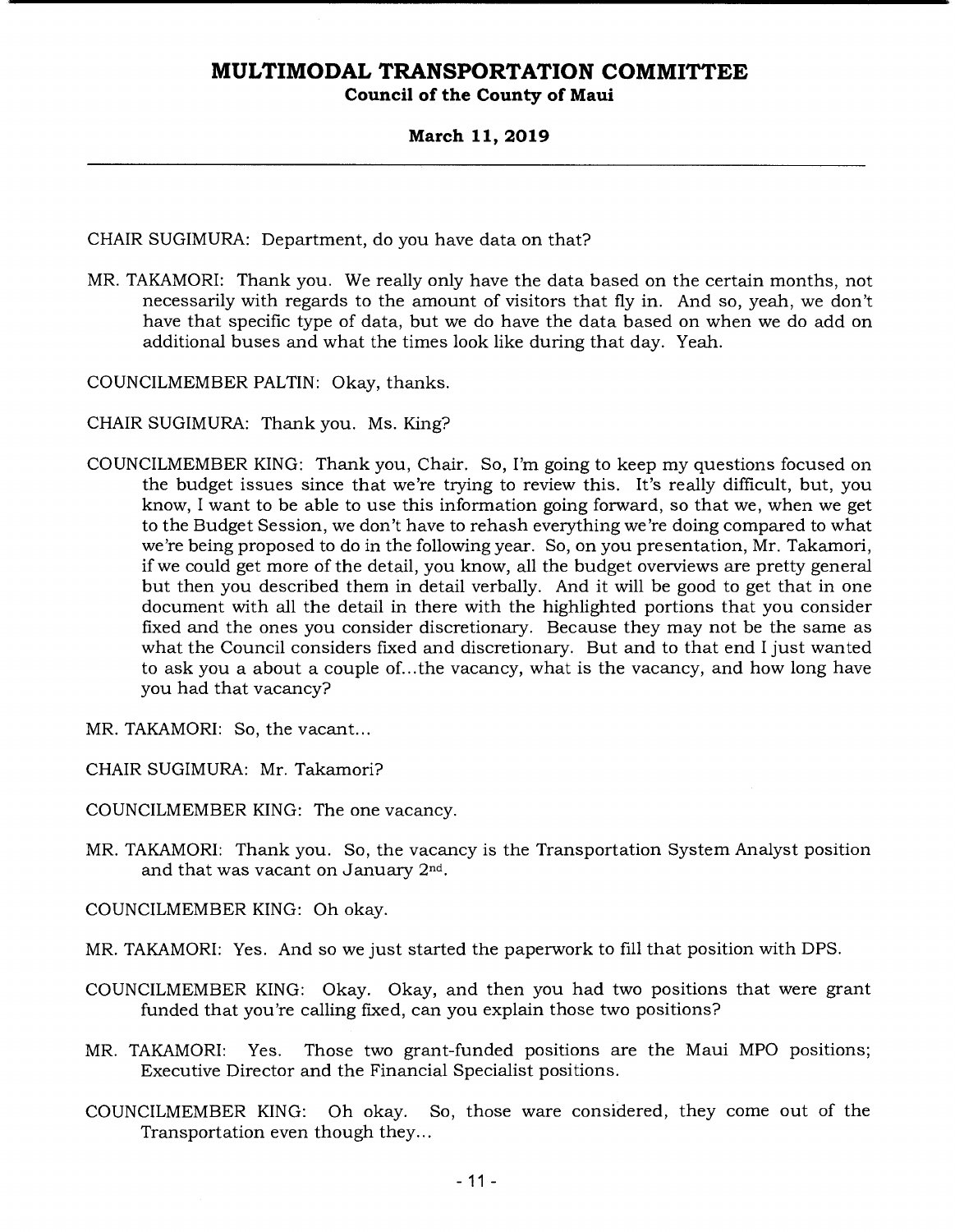**Council of the County of Maui** 

### **March 11, 2019**

MR. TAKAMORI: Yes. They're in our budget.

COUNCILMEMBER KING: Okay.

MR. TAKAMORI: So, those are the grant-funded positions.

COUNCILMEMBER KING: Okay.

MR. TAKAMORI: Yeah.

COUNCILMEMBER KING: And those are not.. .those are appointed, correct?

MR. TAKAMORI: Those are appointed.

COUNCILMEMBER KING: Okay.

- MR. TAKAMORI: So, the Executive Director is appointed by the policy board, and the Financial Specialist is appointed or hired by the Executive Director.
- COUNCILMEMBER KING: Right, right. I just wanted to clarify that. And I think on your organizational chart, there was no little square for the technical committee. You know the MPO has the policy board, and they also have a technical committee. And I think that comes under...does that come above or below the Executive Director, do you know? On your org chart.

MR. TAKAMORI: I...

CHAIR SUGIMURA: That's the MPO staff.

MR. TAKAMORI: Chair?

CHAIR SUGIMURA: Yes.

MR. TAKAMORI: I believe the Technical Advisor Committee comes under.. .it might be a side thing...

COUNCILMEMBER KING: Maybe you could find out and just --

MR. TAKAMORI: Yeah.

COUNCILMEMBER KING: --figure that out 'cause.. .and none of the Councilmembers are on that. So, I'm just curios where they fall in the order. I wanted to follow up on the question of opportunity zones and if you were going to seek funding. So, I think that's really an interesting question. But because we have geographical areas, can you find out if geographically our transit system would qualify for those kinds of investment credits? Because we're all over the island, I don't know where.. .you know our hub is, I don't know if our hub is in the zone or not in the zone. It's kind of Kahului. So, if you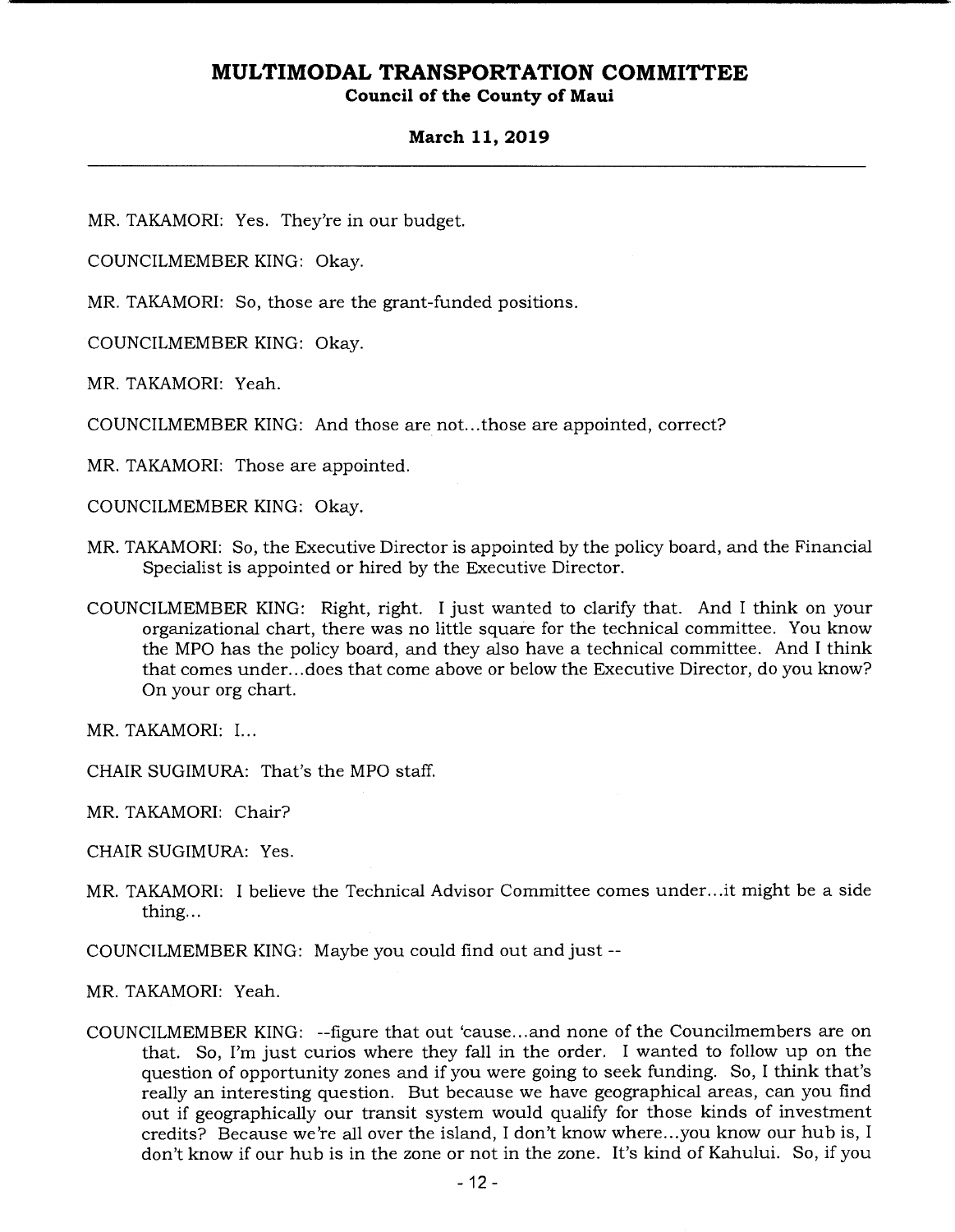**Council of the County of Maui** 

**March 11, 2019** 

could find out what's required geographically, if they just look at our admin, or they look at where our offices in Wailuku, or if they look at where our buses are and you can only fund the ones that are, go in the opportunity zones. I don't know. But I know it's geographic. So, if you could find that out, that would really be helpful. And then the last comment I wanted to make was on the goals and objectives. And I think what I would like to see going into the next, into the Budget Session because to me, these first two are kind of ongoing, you know, they're not new. They're not...they should be things we're doing all the time. And no to, no pun intended, but throw anybody under the bus. But, you know, seeing those things, like they are new objectives or goals is kind of disturbing to me, because those are the things we should be doing, and then what I look for in strategic planning is new initiatives. I would like to see an initiative of efficiency and increasing ridership so you drop the cost per ride down, like something like that. You talked about renewable energy before and that could be an initiative, and then addressing the audit recommendations. But to me, I mean those are good things or the things we should be doing. And, you know, going forward, they shouldn't be treated in my mind, they shouldn't be treated like new goals. They should just be here's the things we've been doing, we're going to try keep doing them better. But here are some new initiatives that are really going to improve the system. So, just wanted to kind of want to give you that comment on what I'm looking for in, you know, as one of the nine when I'm looking for in your proposals coming up for the budget. And I'm really excited, because, you know, we have new leadership. And I'm excited to see what you guys have come up with. And I know you are working off, you know, the old goals. I just want to give you that kind of input going forward, so that we can see some really exciting initiatives. Okay. Thank you. Thank you, Chair.

CHAIR SUGIMURA: Thank you. Ms. Kama?

COUNCILMEMBER KAMA: Thank you, Chair. So, I wanted to go back to your organizational chart where.. .and I'm trying to figure out who appoints the MPO policy board?

CHAIR SUGIMURA: Miss...I know you helped set it up, would you like to take that question?

MR. TAKAMORI: Thank you. The Maui MPO policy board, I guess there's a County ordinance that says who's already going to be appointed to the policy board as well as there's State law that now says that a State representative for the House and a State representative from Senate is to also be on the policy board. These I guess were, when we're putting the MPO together, the initial breakdown of who was going to be on the policy board were approved by the Federal Highways Administration and the Federal Transit Administration. So, as long as we meet what the Federal requirements are for who's on the policy board, they are okay with that. But in terms of who actually serves position-wise on the policy board, that's set up by County ordinance and by State law. And then who actually serves on the policy board, there's three Councilmembers that are appointed by the Council Chair. And there's I think the State House Speaker and the State Senate Speaker, they appoint the House.. .or the representative or the senator. And then usually in the County ordinance, it's the Director of Transportation, the Director of Public Works, the Director of Planning, and then the State Department of Transportation Director. And those I believe are nine, we have nine now.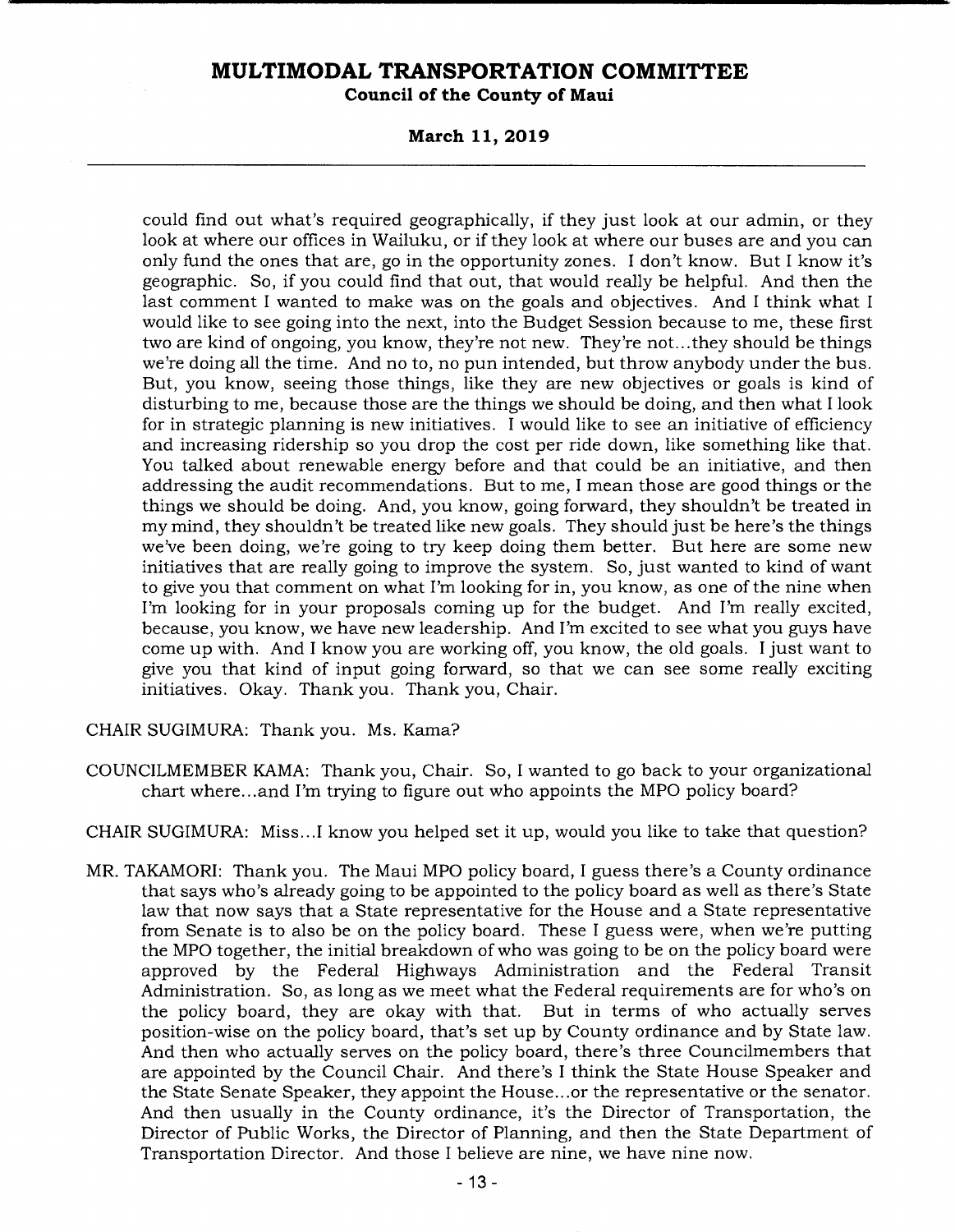### **Council of the County of Maui**

### **March 11, 2019**

COUNCILMEMBER KING: Chair, *if* I may add to the...

CHAIR SUGIMURA: Oh wait. See if she's.. .no questions.

COUNCILMEMBER KING: Kind of wanted to give more detail on the Councilmembers.

COUNCILMEMBER KAMA: I did want to follow up on that as to --

CHAIR SUGIMURA: Yes, please do.

COUNCILMEMBER KAMA: --who actually sits on that now.

CHAIR SUGIMURA: Please proceed. Please finish.

COUNCILMEMBER KAMA: So, who are the three Councilmembers that sit on MPO?

COUNCILMEMBER KING: So...

CHAIR SUGIMURA: Oh.

COUNCILMEMBER KING: So, that's why I was going to explain that, you know, because it's about, focused on transportation and planning. So, we have the Chair of this Committee, Ms. Sugimura, and then we have the Chair of Planning which is Councilmember Paltin. And then --

CHAIR SUGIMURA: Mr. Sinenci.

COUNCILMEMBER KING: --we have Mr. Sinenci on this because they are environmental concerns as well. So, try to relate the actual committees to the members. But of course it's all the meetings are public, so any Councilmember who wants to attend any... I'm not sure of that engenders us having to make a report because we --

CHAIR SUGIMURA: Probably.

COUNCILMEMBER KING: --have, you know, we don't have to make a report for the three Councilmembers being on the committee, but I think if you have a fourth one you might... that might cause a report but, you know, it's easy to do.

CHAIR SUGIMURA: Ms. Paltin, more questions? I'm sorry --

COUNCILMEMBER KAMA: Yes.

CHAIR SUGIMURA: --Ms. Kama, some more questions?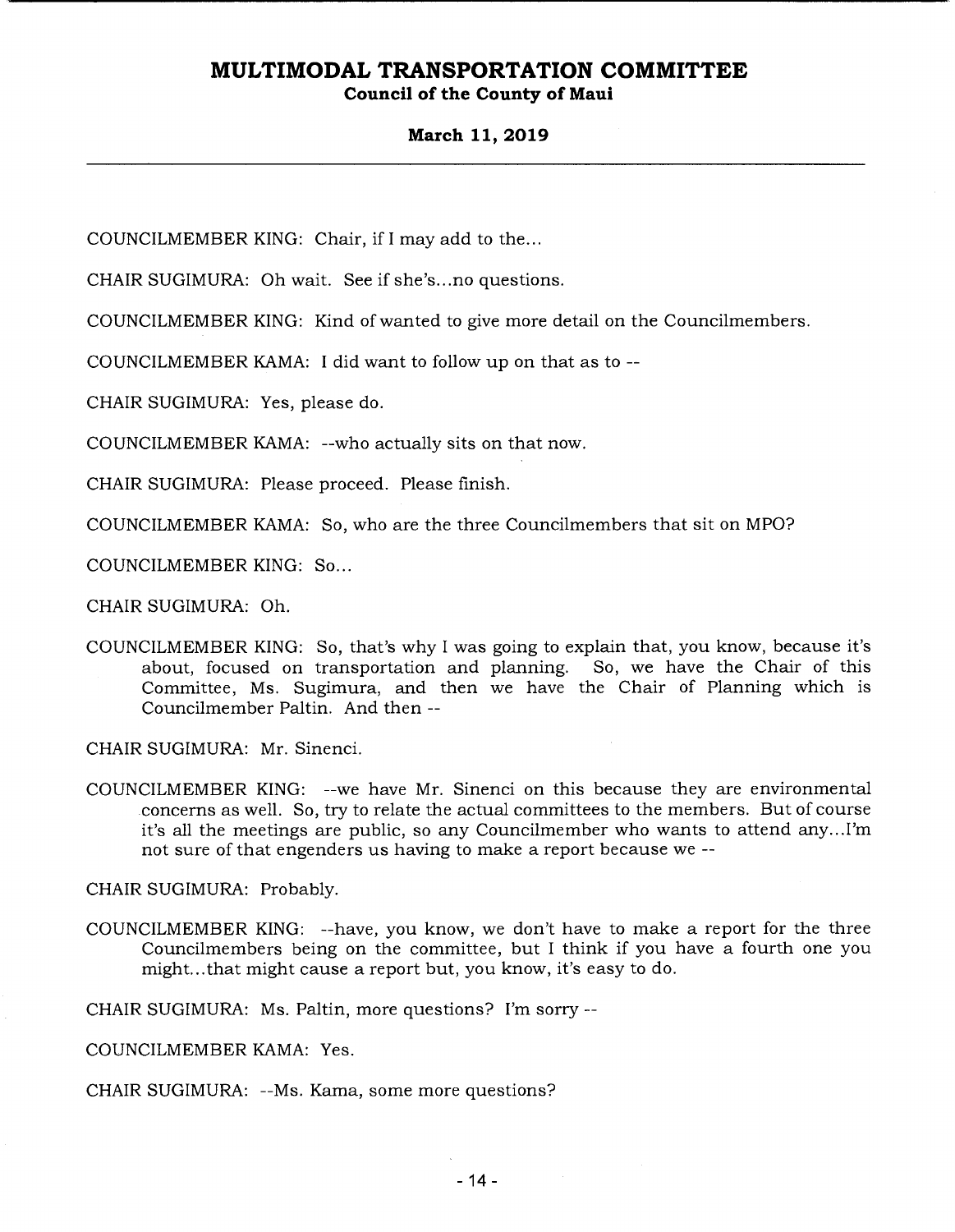### **March 11, 2019**

COUNCILMEMBER KAMA: I wanted to ask, you know, usually on an org chart, you have either squiggly lines or solid lines. So, but I don't see any lines between the MPO, them and the County. So, how is that relationship, I mean what kind of relationship is it?

### CHAIR SUGIMURA: Mr. Takamori?

- MR. TAKAMORI: Thank you, Chair. The, so the Maui MPO is administratively tied to our Department. So, yeah, so technically there should be like a dashed line that kind of comes over to the Department because that's how they get their funding, that's how they get their salaries as well as, yeah, funding. So, with Federal funds that get pushed down to them for planning funds. But, technically the Maui MPO is its separate own entity and we have no authority to tell them what to do. They are their own entity and their... the Maui MPO is technically the policy board. And the Executive Director and the MPO staff reports to the policy board and serves the policy board in order for I guess planning, transportation planning projects to continue to move forward.
- COUNCILMEMBER KAMA: Okay, thank you. And I'll save the rest of my questions for when we see them again during budget.
- CHAIR SUGIMURA: Okay.
- COUNCILMEMBER KAMA: Thank you.
- CHAIR SUGIMURA: Okay. Anybody else have questions? So, I just wanted to say or maybe ask this. I think my understanding is the Departments will not come before us--Keani's not here but--again during Budget Session. Maybe you're the Vice-Chair, you could tell us what the schedule is.
- COUNCILMEMBER KING: Okay. Well, that was the original desire, but since we were told by the Mayor that we won't be hearing from the departments on their proposed budgets, he wanted to wait until he actually handed over the budget, his budget on March 25th, so I think it'll be up to the various committees whether they need to follow up with another meeting. You know that part kind of threw a monkey wrench into the idea of trying to make this more efficient, more focused. And it was something that the previous Chair Mr. Hokama had asked for in the last term was for the committees to, you know, review ahead of time, and I don't think it got done by most of the committees. But so I don't know the answer to that. I mean I guess it.. .what I was hoping for in my memo to the committee is asking for the departments to give their reports was that the departments would come before us with what they...and we did of sort of get it in this overview is what they consider fixed costs. I would like to see under the fixed costs dollar amounts because I don't see those in here. They're just kind of labels. But, you know, that was important I think to the Budget Committee is what are the fixed costs versus discretionary. So, we don't spend a whole lot of time talking about, you know, the collective bargaining, the civil servants that we can't really do anything about anyway. But I wish I could tell you, I mean, I think it's going to be up to every committee to decide if they can. . .if they need additional information. And it kind of feels like we do, just from the three reviews I've seen so far. Everybody is talking about their existing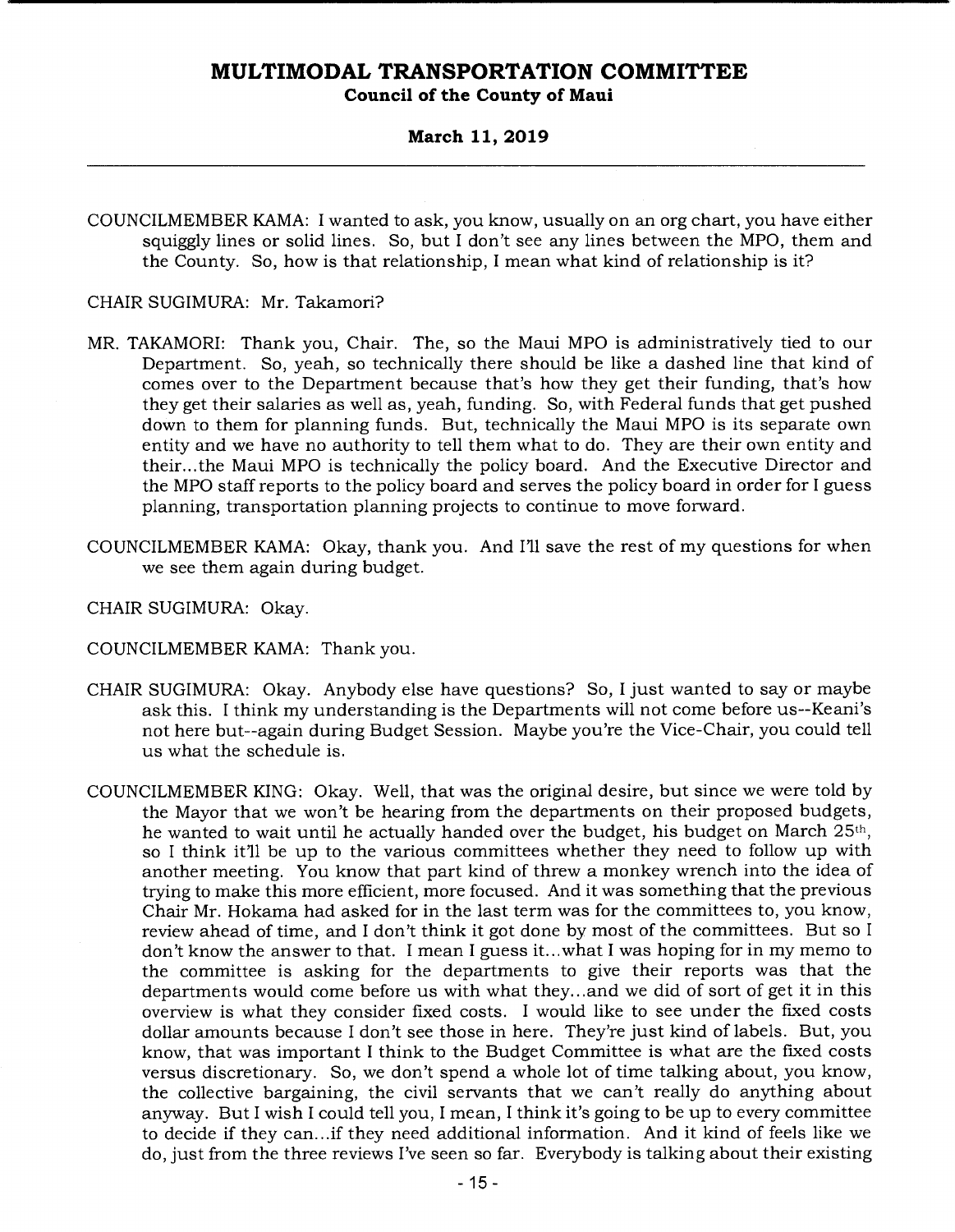### **March 11, 2019**

budget and not their proposed budget.

- CHAIR SUGIMURA: So, from what you just said, we do not have a determination from the Budget Committee whether the departments will come forward during the budget process?
- COUNCILMEMBER KING: Yeah, I think they will. I don't think well do it twice, you know, like we've done in the past, but I think they will. If there's.. .but hopefully for a shorter periods of time. Because as you can see from this, if the discretionary funding is.. .and I don't know what the dollar amounts are for that you're considering fixed versus discretionary, but I'm assuming you're considering your discretionary costs much smaller, because there's only two items on there. So, it'll be up to the...the Chair is working on the, the Chair of the Budget Committee is working on the definition of fixed versus discretionary. And we had a very in-depth meeting with Kalbert Young about that, those issues and, you know, we're trying to get a definition, but really in the end it was just, you know, it's up to the Council what you consider discretionary versus fixed. And so, you know, if we can get a feeling from each department what they consider discretionary and versus Fixed then, you know, that will help inform I think the Budget Committee. It may not be exactly the same, you know, for every department but it's always good to get input, you know, we feel like we're collaborating.
- CHAIR SUGIMURA: So, from what you just said then, the departments will come forward during the Budget Session, because we're getting the 2019 information now which is, you know, what we just heard. So, and I think the other departments that did come forward were similar which I think makes sense, because until we see the 2020 budget, we really won't know what questions to ask or what we are going to look forward to, so.
- COUNCILMEMBER KING: Right. And the departments put their proposals in earlier, and then the Mayor takes those proposals as you know, and not necessary everything is funded in the budget for each department. So, you know, I kind of understand he doesn't want us to see the request before he's decided whether or not he wants to honor all those requests. But, you know, at some point during the previous Budget Session, we did have to go back into looking at those requests, because I had that happen in Kihei where, you know, a fire truck that was sorely needed was requested but it was not in the budget, so we had to go back to that request and look at it and it was a dire need.
- CHAIR SUGIMURA: Okay. Ms. Kama, did.. .do you have a question? Your light's on. No? Okay. Alright, members, anybody else have questions for the Department? I want to say thank you very much, Mr. Takamori and Mr. Du Pont. I want to also let the Committee know that in, after budget, I was very impressed, because the department has been working on the audit that was done. And they are going through it and trying to resolve some of the issues that were brought up in the audit that was done last year. And I was glad to hear that on their own they're, you know, they're forging forward, so I appreciate that. And we'll hear, I guess, we may hear some financial impacts of that at a later time. But you were given \$30,000 to fulfill the needs of the audit, but based upon what you're doing, I guess you're doing it in-house so you're not reaching out, and you're not going to be using that. So, there's \$30,000 Carryover/Savings, which is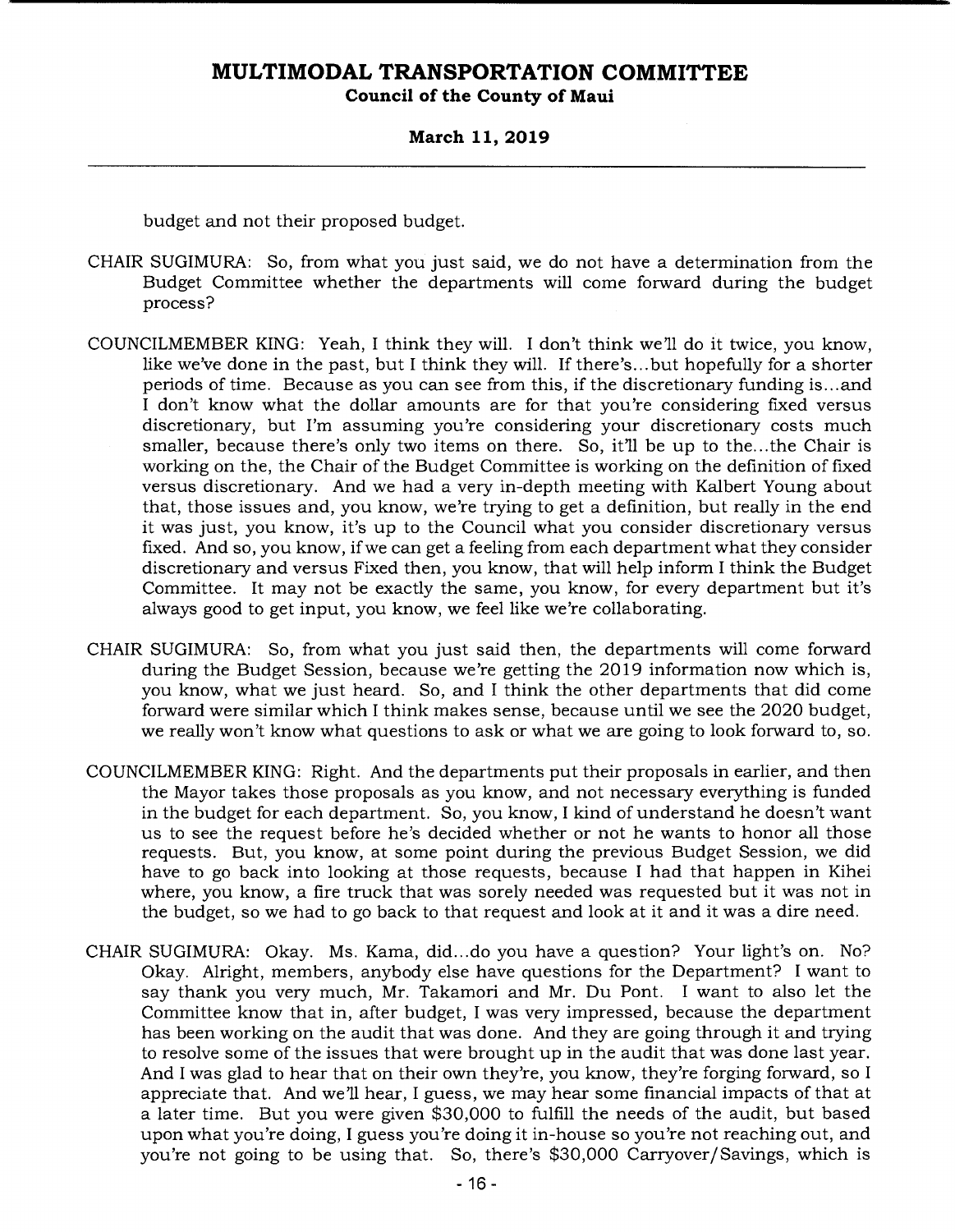### **Council of the County of Maui**

### **March 11, 2019**

saving taxpayers' dollars is what Carryover/ Savings means. So, thank you very much for that. And I appreciate your diligence. At this time I'm going to take a short recess so we can change out. . . . *(gavel).* 

**RECESS: 9:45 a.m.** 

### **RECONVENE: 9:50 a.m.**

CHAIR SUGIMURA: . . . *(gavel).* .. Okay, I'm calling this meeting back to order. Multimodal Transportation Committee, it's 9:50, I'm calling this back to order. And I wanted to also ask the Committee if I could defer the last item which I took up, which is the pre-budget presentation from the Department. With no objections, I'm going to defer.

### **COUNCILMEMBERS VOICED NO OBJECTIONS.**

### **ACTION: DEFER.**

CHAIR SUGIMURA: Thank you. I'd like to welcome Mr. Molina to the meeting.

- MR. MOLINA: Good morning, Madam Chair,
- CHAIR SUGIMURA: Yeah, nice to see you here. He's a non-voting Member, but I appreciate your interest. And also I guess only Keani is not here. So, I appreciate it. I just wanted to also introduce Christine Chung who is our brand new Legislative Analyst. She's sitting in on my Committee, and I think I heard earlier that we have a battle going on on which committee she's going to chair.. .she's going to staff with her expertise. But appreciate you being here, and welcome.

### **MT-12 CONTRACT C6660 (HAWAIIAN DREDGING CONSTRUCTION COMPANY, INC.), NORTH SHORE GREENWAY PHASE IV (MISC)**

CHAIR SUGIMURA: Members, at this time I'm going to take up the second item on our agenda which is a contract for Northshore Greenway Phase IV, which is MT-12. And today, we have the Department here, Nolly Yagin as well as Rowena Dagdag-Andaya. So, I wonder if you could do a presentation of this. I wanted to have this in the Committee because it was a contract item that came before the Budget Committee but I pulled it out just so I could get this and have an overview of the Northshore Greenway Project as we're almost seeing it to the end. So, Ms. Andaya, you want to...

### *• BEGIN PRESENTATION...*

MS. DAGDAG-ANDAYA: Okay, thank you so much, Chair. And again I am Rowena Dagdag-Andaya, Deputy Director of Public Works. And Nolly Yagin is here with me this morning. He is our engineering, one of our head engineers in the Department. And I too would like to welcome Christy. Christy is a classmate of mine from Maui High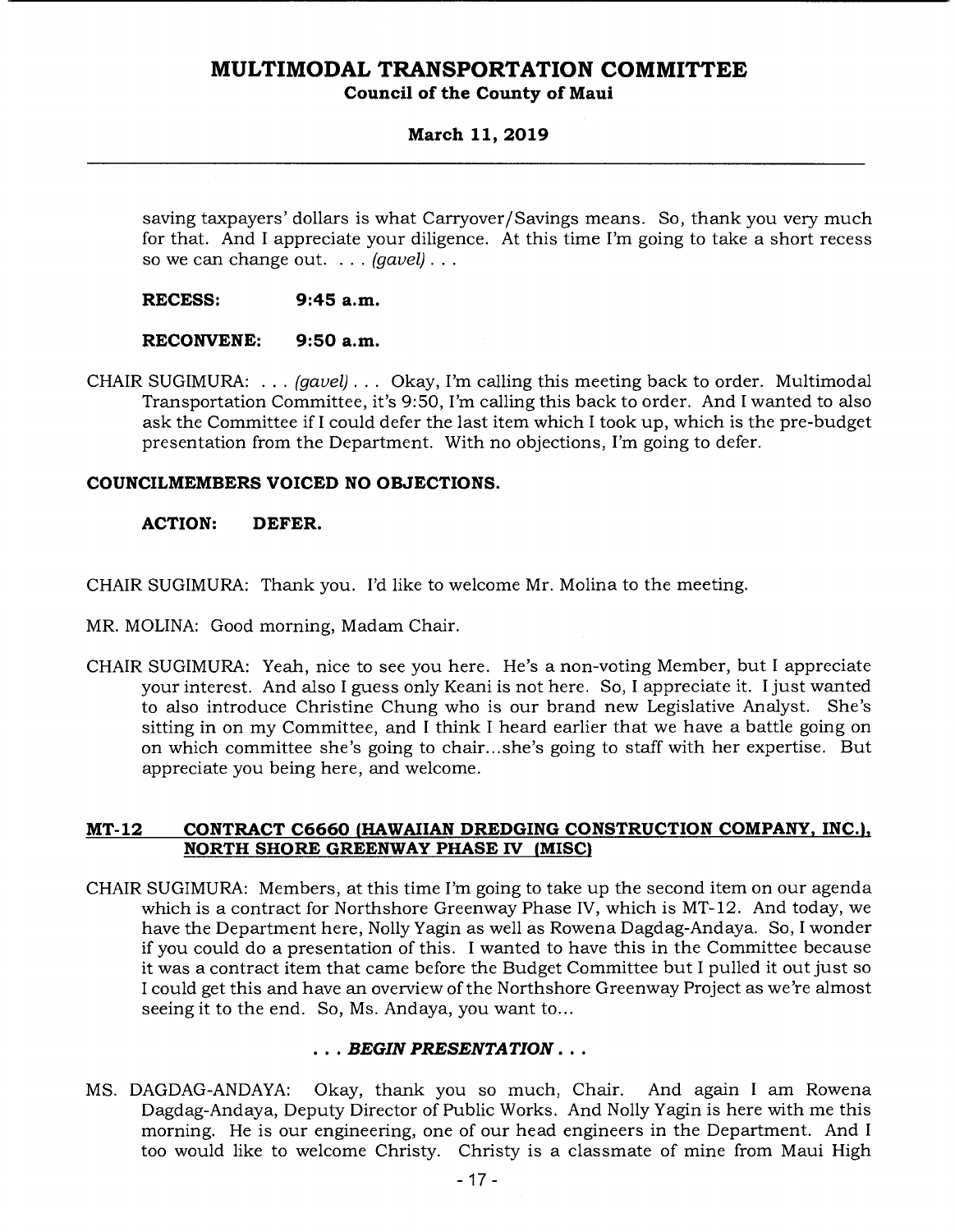**March 11, 2019** 

School. So, we're really happy to have Christy back home. And you guys are lucky because she's a civil engineer and civil engineers are really hard to come by nowadays. So, we do have vacancies and you guys are really lucky. So, you know, I'm going to take her out to lunch one day. Thank you very much, Chair, for allowing us the opportunity to talk about the North Shore Greenway. So, Nolly and I are here to answers some questions, and also just give you an overview of the project and where we're at this point. The North Shore Greenway is a seven-mile pedestrian and bike path that runs from Kahului to Paia. And currently, we're in the Phase IV. That's the final link to complete the path. The slides that I'm about to show you were taken from our final Environmental Assessment that was completed in 2014, our consultant at the time there you have on the screen is Munekiyo Hiraga. And so the link actually connects Spreckelsville, the Phase IV link connects Spreckelsville to Baldwin Beach Park, where there's already an existing path. So, if you take a look from the left-hand side of the screen, the Kanaha Beach Park is located in this area here. There's an existing path that runs from here in the back of the airport property and then it cuts into the Spreckelsville area. It goes right where Kaunoa Senior Center is through the Spreckelsville, the subdivision here. And then it'll go toward or it goes towards Baldwin Beach Park. We're looking at this phase right here, where my cursor is located, and all the way down. A little over 20 years ago, community advocates worked with the County of Maui to plan and design this bike path for the purpose of providing safe travel for pedestrians and bicyclists, 20 years ago. So, here we are today, we're completing the final leg. Phase IV is the final phase of the North Shore Greenway project that stretches from Ulupua Place to Baldwin Beach Park. So, if you look at the cursor again, this is the...where it begins. It connects the subdivision here. It follows along on the State right-of-way. There's also portions of Maui Country Club where it goes into, and then heads towards Baldwin Beach Park. This is a typical section of the Greenway, and there's an eight-foot-wide asphalt concrete pathway that is set approximately seven-and-a-half feet away from the vehicle travel lane on Hana Highway. And then in the project, you also have a curve here that separates the bikeway pavement from the shoulder area. The project also involves the installation of a CON/SPAN or a bridge crossing over Kailua Stream. Here is a map depicting the different phases of the North Shore Greenway. We have Phase I. This phase was constructed in 1996 and is currently used today. So, pathway runs along Spreckelsville Beach Road and on to Stable Road. And then you have Phase II, the Spreckelsville bikeway. And that's a combination of separated bike paths and bike lanes. So, Phase II starts from the Phase I terminus along Spreckelsville Beach Road and extends along private and public roadways. And it finishes up at Paani Place by the Maui Country Club. We also have Phase III. This is Phase III here right in front of Baldwin Beach Park, So, Phase IV is that missing link from the Maui Country Club all the way to Baldwin Beach Park. So, we have all of our upcoming future.. .current and future projects listed on our County of Maui website. If you look at Public Works, there's a link for current and future projects. And it'll show you all of the projects that have received or will receive a notice to proceed. And this page does provide information about the North Shore Greenway Phase IV. The scope of the work, it is a Federal-aid project. So, we did get 20.. .1 guess 80 percent construction funding. And this needs to be updated, but the project did start a few weeks ago with the contractor just finalizing some of the permits that were needed. And we're looking at finishing the project by the end of June. The page also provides what streets are involved. The contractor is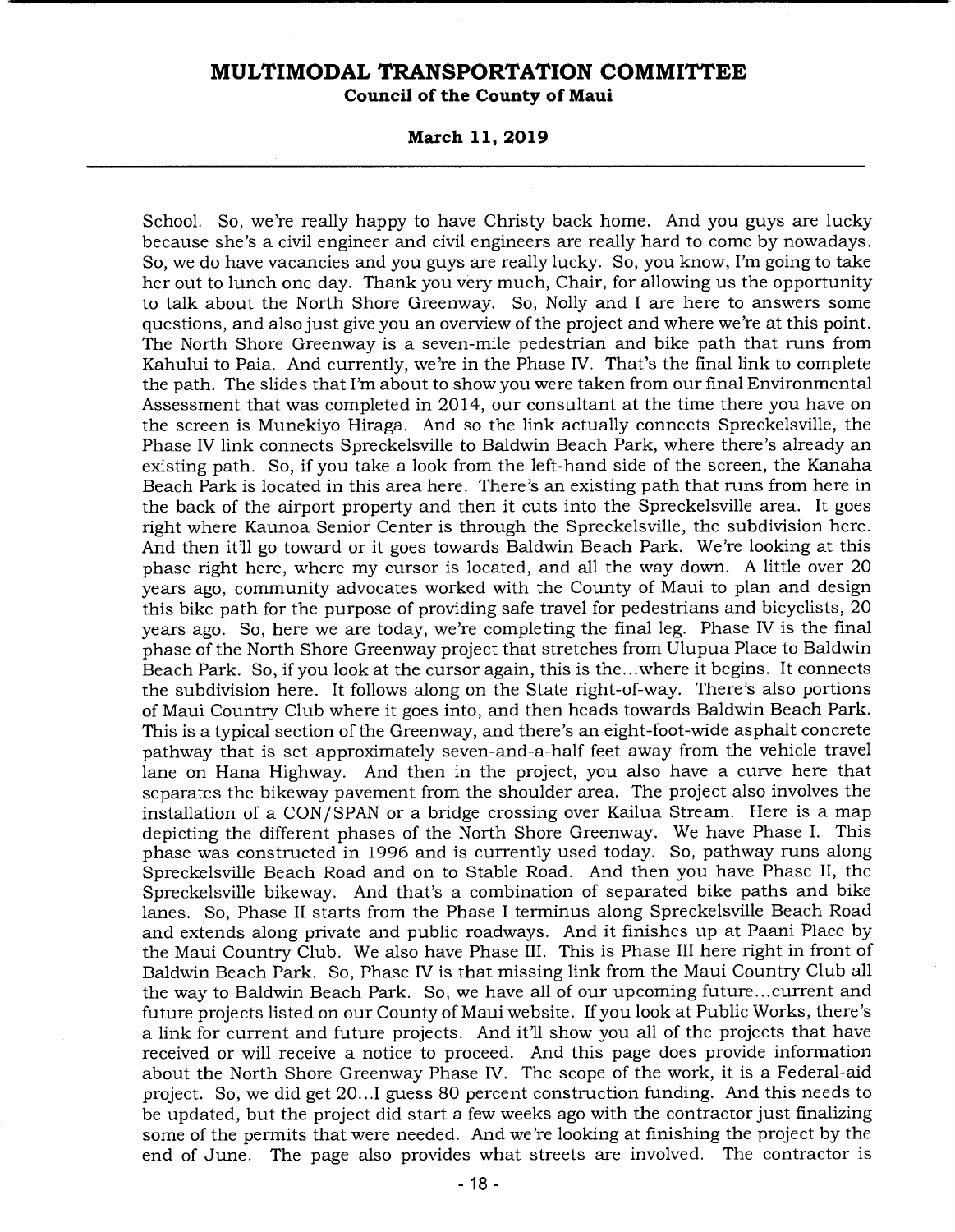**Council of the County of Maui** 

### **March 11, 2019**

Hawaiian Dredging. And our overall contract cost for the construction is about a little over 1.6 million. So, Chair, that's all that I have as far as an update. But if there's any questions, Nolly and I will be happy to answer them. And if we can't answer them in this session, then we also, you know, we would appreciate a letter, and then we can formally answer via those means.

### *END PRESENTATION..*

- CHAIR SUGIMURA: Yeah, thank you. Thank you for that presentation. I will tell you that I just got asked the question about the status of this project. So, we will send them this overview that you had sent to us. So, thank you very much. Anybody else have questions? Mr. Hokama?
- VICE-CHAIR HOKAMA: So, are we on time for this summer completion?

MS. DAGDAG-ANDAYA: Chair?

CHAIR SUGIMURA: Yes.

MS. DAGDAG-ANDAYA: According to the contractor, they updated their schedule last Friday, and it looks like we're on time.

VICE-CHAIR HOKAMA: We look good?

MS. DAGDAG-ANDAYA: Yeah.

VICE-CHAIR HOKAMA: Okay. And that means concrete's still good price then for us.

MS. DAGDAG-ANDAYA: We're hoping.

- VICE-CHAIR HOKAMA: One of the things that, you know, I think in the, in future meetings with us if you already take this into account, because we'll be consistent I believe this Council regarding shoreline concerns and sea level. So, if you could already, you know, take into considerations, because we'll be bringing it up and our concern about whether or not there is sufficient policy in place to give direction to the departments in a clear definitive manner that allows the County some flexibility, but, you know, we're gonna.. .need to make some hard calls. We're either going to retreat or we're going to reinforce and either way cost money. So, we're going to need your Department, your engineers to help us. I appreciate the options, yeah, that we look forward to in the future. So, with this project, especially this phase, was there any adjustments required from an engineering standpoint to take care any environmental concerns?
- MS. DAGDAG-ANDAYA: Chair? We did an Environmental Assessment for this phase back in 2014 around 2013. So, we analyzed for environmental conditions. With respect to sea level rise and, you know, I'm not, I can't say for sure if that was considered. But I do agree that in the future with policy development and discussions and having sea level rise and climate change at the forefront of our decision making and factors to consider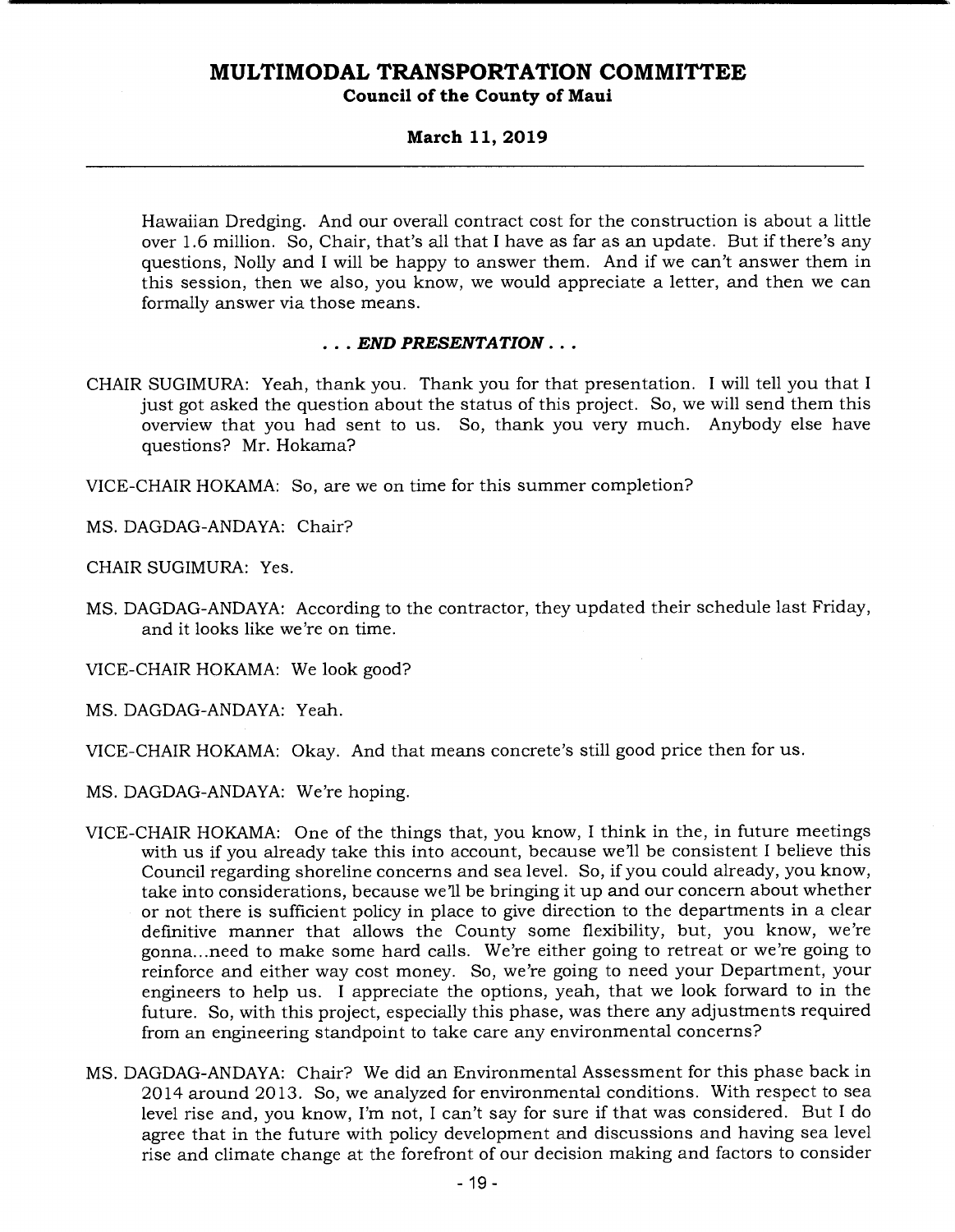### **March 11, 2019**

that, you know, we do plan for these kinds of, you know, we do plan for those kinds of impacts.

- VICE-CHAIR HOKAMA: Okay. So, overall, this is the last phase of our project. Overall how'd we do so far? We're within the general scope, we're within the general budget? What's your assessment for this project for us?
- MS. DAGDAG-ANDAYA: Chair? I...

CHAIR SUGIMURA: Yes.

- MS. DAGDAG-ANDAYA: You know I, as far as, you know, for the budget, you know, I don't have that answer. I guess I can't say unless I have an overall view and we've analyzed cost benefit. But it is a tremendous benefit when it comes to connectivity in the area providing that, you know, there is that opportunity for people to.. .not just for recreational but in the future for just different modal options. Right here if, you know, with the impact of traffic in Paia, there's an opportunity there for people to, you know, park their cars at Baldwin Beach Park and then ride their bikes on a separated path into Kahului and onto Amala Place and then head to, you know, the business districts along Kaahumanu Avenue. There's, so there is that opportunity for multimodal options for those coming from the east side and into town.
- VICE-CHAIR HOKAMA: Do you have the means to collect that data that we want? Because what you're talking about is data that we want.
- MS. DAGDAG-ANDAYA: And that's...
- VICE-CHAIR HOKAMA: We want to know how much less cars is on the road peak hours. How many people are on the bikeways. We want that data. So, are you prepared to go and get that information for Council?
- MS. DAGDAG-ANDAYA: Okay. Chair?
- CHAIR SUGIMURA: Do you have...
- MS. DAGDAG-ANDAYA: I think the partnerships that we have with Department of Health and all of the other non-government organizations, like Blue Zones. Sometimes Maui Bicycling League, Hawaii Bicycling League can provide that kind of support in collecting data. So, we can outreach to all those agencies to capture the effects or the impacts that our projects have in the overall, you know, with respect to decreasing, or increasing the amount of pedestrian and bike traffic, and decreasing vehicle counts. So, we can work with other agencies who are more familiar in collecting that kind of data.

VICE-CHAIR HOKAMA: We look forward to your suggestions to us. Thank you.

CHAIR SUGIMURA: Thank you, good question. So, do you want us to follow up with a letter to get that information?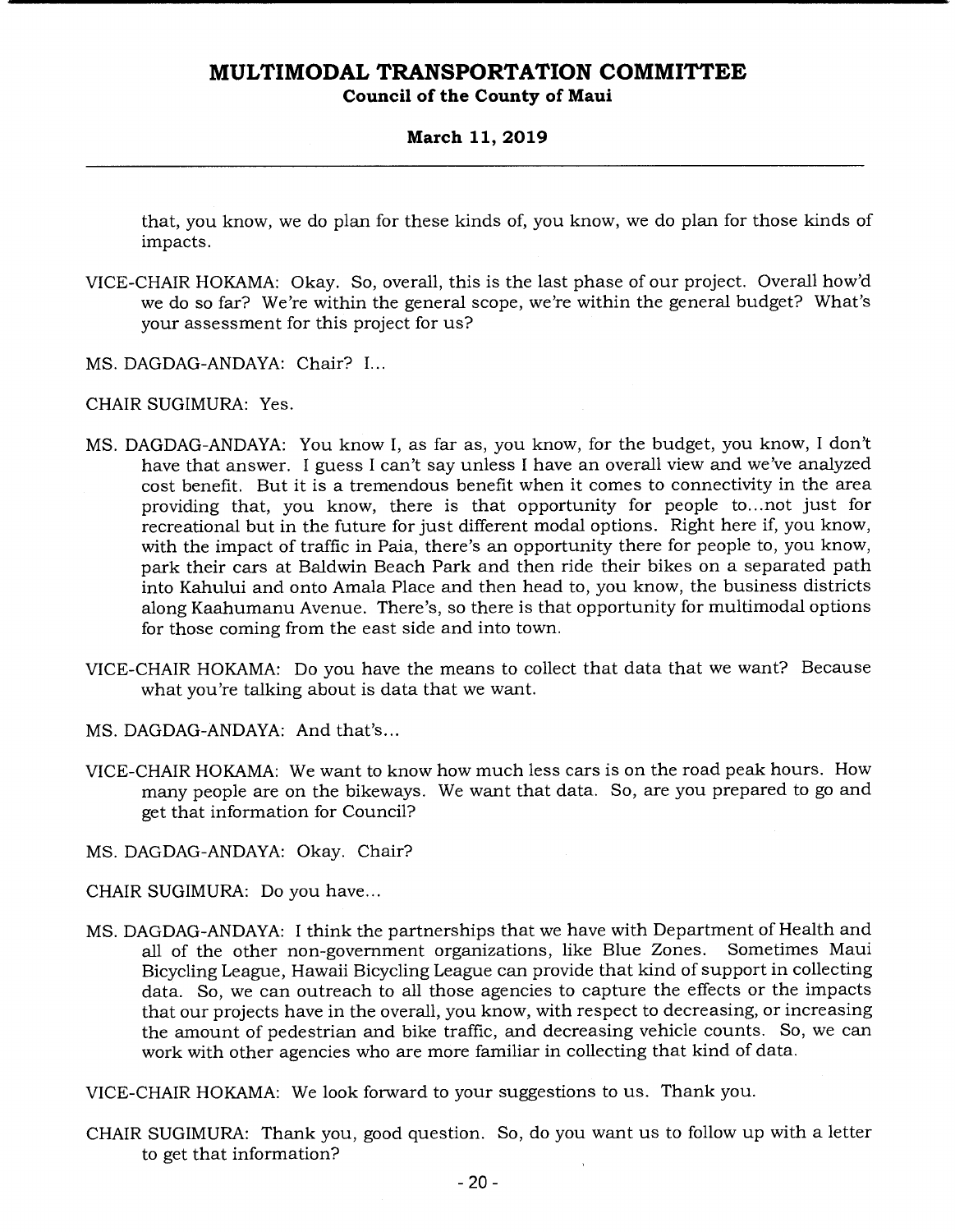### **March 11, 2019**

- VICE-CHAIR HOKAMA: I would appreciate that because I believe there's already software, our colleagues are already utilizing programming to get the data so we don't need to reinvent the wheel, Chair. Thank you.
- CHAIR SUGIMURA: Okay. Thank you. We'll send a letter.
- UNIDENTIFIED SPEAKER: Chair?
- CHAIR SUGIMURA: thank you. Any other Members have questions? I'm going to go right down the...Mr. Sinenci?
- COUNCILMEMBER SINENCI: Okay. Thank you, Chair. Not so much of a question but just for clarification. I do see the ground crews already starting and they're right at that Kailua Stream as I drive pass. So, Phase IV will just go from the Spreckelsville subdivision to Baldwin Beach?
- MS. DAGDAG-ANDAYA: Chair? That's correct. And let me just show you the.. .so here's a ...it's...I'm hoping that it's in Granicus so that you can see the slides. But if it's not --

UNIDENTIFIED SPEAKER: It's not.

- MS. DAGDAG-ANDAYA: --I think I provided a hard copy of the maps. So, that's... so we have the project limit from Maui Country Club to Baldwin Beach Park on this slide. And then the next slide, two slides down would show you the Phase IV, and in relation to the other phases.
- COUNCILMEMBER SINENCI: So, as it goes there's a big wall by the Spreckelsville subdivision. Does it go in front of the wall?

MS. DAGDAG-ANDAYA: Chair? Yes, it does.

COUNCILMEMBER SINENCI: For that section, then it goes into the subdivision --

MS. DAGDAG-ANDAYA: Yes.

- COUNCILMEMBER SINENCI: --correct? Oh okay. Only because I like that stretch that goes from Baldwin Beach to Paia, it's off the road. A lot of children use it. So, I mean, you know, having that 25-foot barrier from the highway seems like it's nice and safe for the families to use. But when it comes in front of that large wall, it seems like it's right on the highway as well, yeah. Thank you.
- CHAIR SUGIMURA: Okay, thank you. I'm going to go to Ms. Lee, and ask Mr. Molina if you have questions later. Ms. Lee?

COUNCILMEMBER LEE: . . . *(inaudible)...*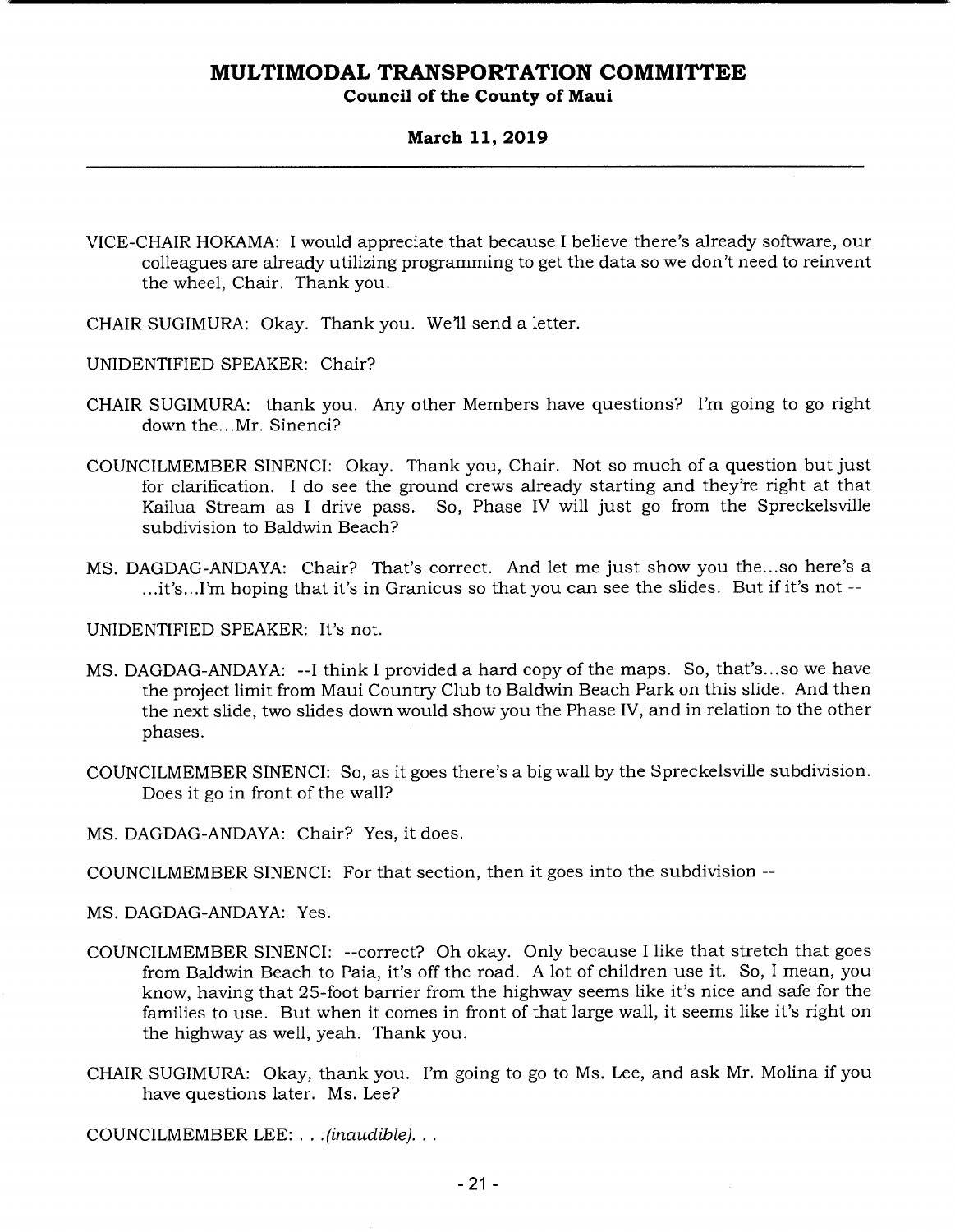### **March 11, 2019**

CHAIR SUGIMURA: You have none. Mr. Hokama asked his question. Ms. Paltin?

- COUNCILMEMBER PALTIN: Thank you, Chair. Thank you for being here. Just couple questions, if you don't know that's okay. Do you know what the elevation? Like if it's three feet or...
- CHAIR SUGIMURA: Mister...oh, Department?
- MS. DAGDAG-ANDAYA: Chair, not off the top of our head but we can get that for you if you...
- COUNCILMEMBER PALTIN: Not super important.
- MS. DAGDAG-ANDAYA: Okay.
- COUNCILMEMBER PALTIN: The other one was I've been on the Kanaha portion before and just wondering is safety a concern? Not from traffic but from folks that sometimes live in that area, if you know what I mean?
- MS. DAGDAG-ANDAYA: Yeah I understand. So, that would be something we could talk to with MPD and also with Parks Department 'cause they have the park rangers. We have not had any concerns raised with respect to safety on that section of the bike path. But that, you know, what you raised is an important factor or consideration. So, at this point, you know, we haven't, but I think engaging in those discussion with the enforcement agencies would be helpful for us.
- COUNCILMEMBER PALTIN: So, this is meant to be, mainly used in the daytime? Or it doesn't matter, folks can go night time as well or...
- MS. DAGDAG-ANDAYA: Chair? It's open --
- CHAIR SUGIMURA: Yeah.
- MS. DAGDAG-ANDAYA: --throughout the day and night. There's no.. .1 don't think there's a barrier or some kind of lock or gate. No, I... there's no gate.
- COUNCILMEMBER PALTIN: Okay, thank you.
- CHAIR SUGIMURA: Thank you. Ms. King?
- COUNCILMEMBER KING: Thank you. And actually, Ms. Paltin asked my question about elevation because I was gonna ask you that average elevation of this bike paths since we spent millions on it, we want to see how soon we're going to lose it to sea level rise. So, and my main question was, when you look at this map, which.. .what are the dotted sections compare...I know one is a bike path and one is a bike's lane or I'm assuming. So, what are the dots? You've described the bike paths as being separate, off the road I'm assuming, and the bike lanes being part of the road, part of the existing roadway.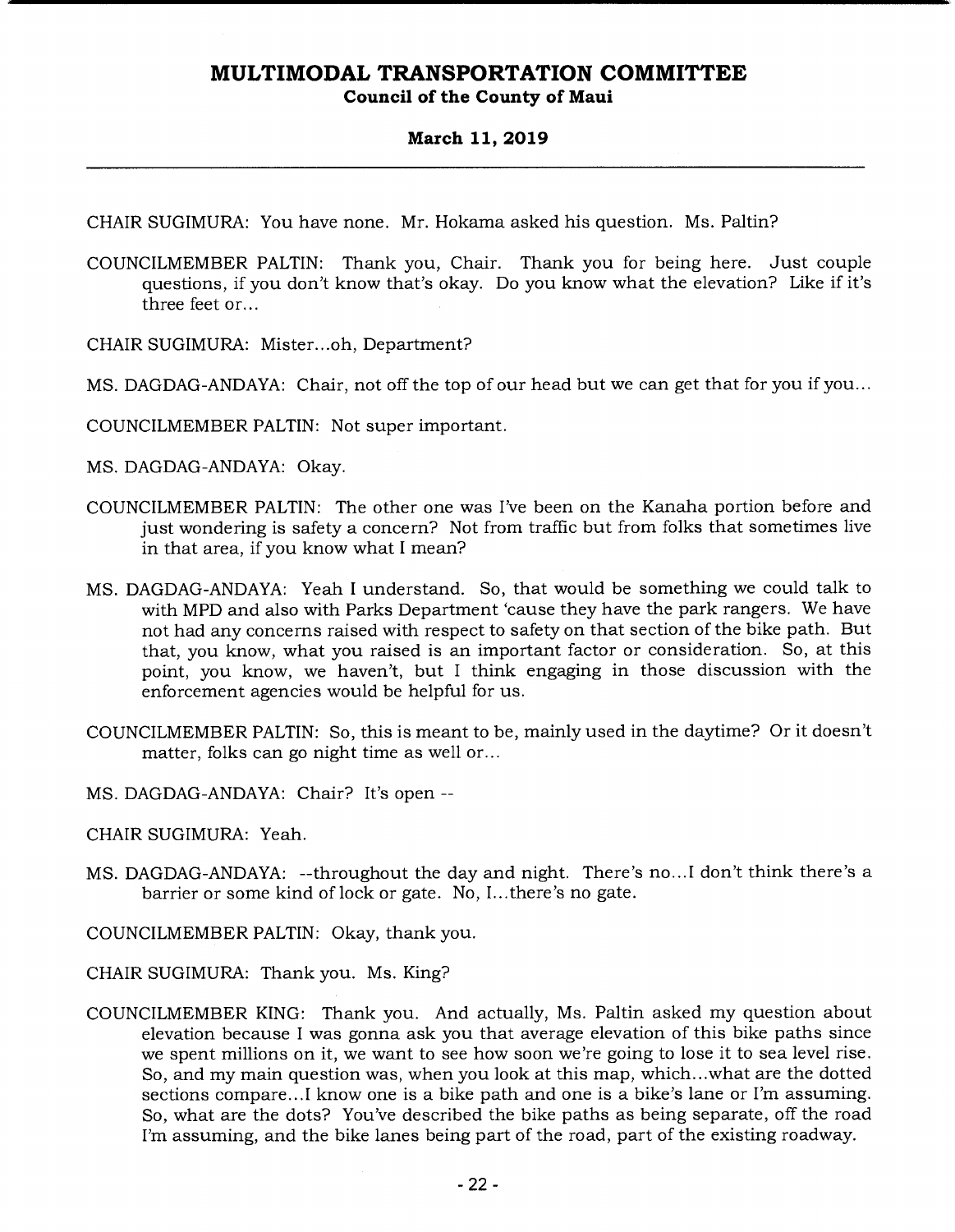### **Council of the County of Maui**

### **March 11, 2019**

MR. YAGIN: Chair?

CHAIR SUGIMURA: Mister.. .yes.

- MR. YAGIN: So, the, I believe that dotted.. .this exhibit was prepared quite a while ago. And so I believe the dotted portions were shown as easements where basically we were either acquiring portions of the properties or they're just designated as easements.
- COUNCILMEMBER KING: Okay. So, you don't have everything on this map or in your presentation that shows the bike paths versus the bike lanes?

MR. YAGIN: This is a bike path. This is a multiuse path.

COUNCILMEMBER KING: Okay, so this entire pathway is separate from the road?

MR. YAGIN: Yes, it is.

COUNCILMEMBER KING: Okay, because it says under Phase II, it's a combination of separated bike paths and bike lanes within existing roadways.

MR. YAGIN: Yeah, the.. .this...

COUNCILMEMBER KING: Is that wrong?

- MR. YAGIN: Yeah. This exhibit was taken from an exhibit that was prepared quite a while ago. And so at one point there was discussions of bike lanes, separated actual bike lanes. But what is happening now is that the paths are being constructed and there are no actual lanes being constructed.
- COUNCILMEMBER KING: Okay. Okay. So, on the bike path, is it like the one along Mokulele which is now Veterans Highway but everyone still calls it that. So, you have to...you have both ways of traffic, coming and going on the bike path. Is that correct?

MR. YAGIN: Yes. Yes.

COUNCILMEMBER KING: So, you don't have a bike bath on either side of the road?

MR. YAGIN: No.

COUNCILMEMBER KING: Okay. That's what I was going to ask you because when I read the description of having bike lanes within the roadways then I'm thinking okay. But now you gotta have one on the either side too, because you're coming and going. But if it's.. .the whole thing is separate bike path. Okay. So, that's what we're looking at.

MS. DAGDAG-ANDAYA: Yeah, Chair?

CHAIR SUGIMURA: Yes.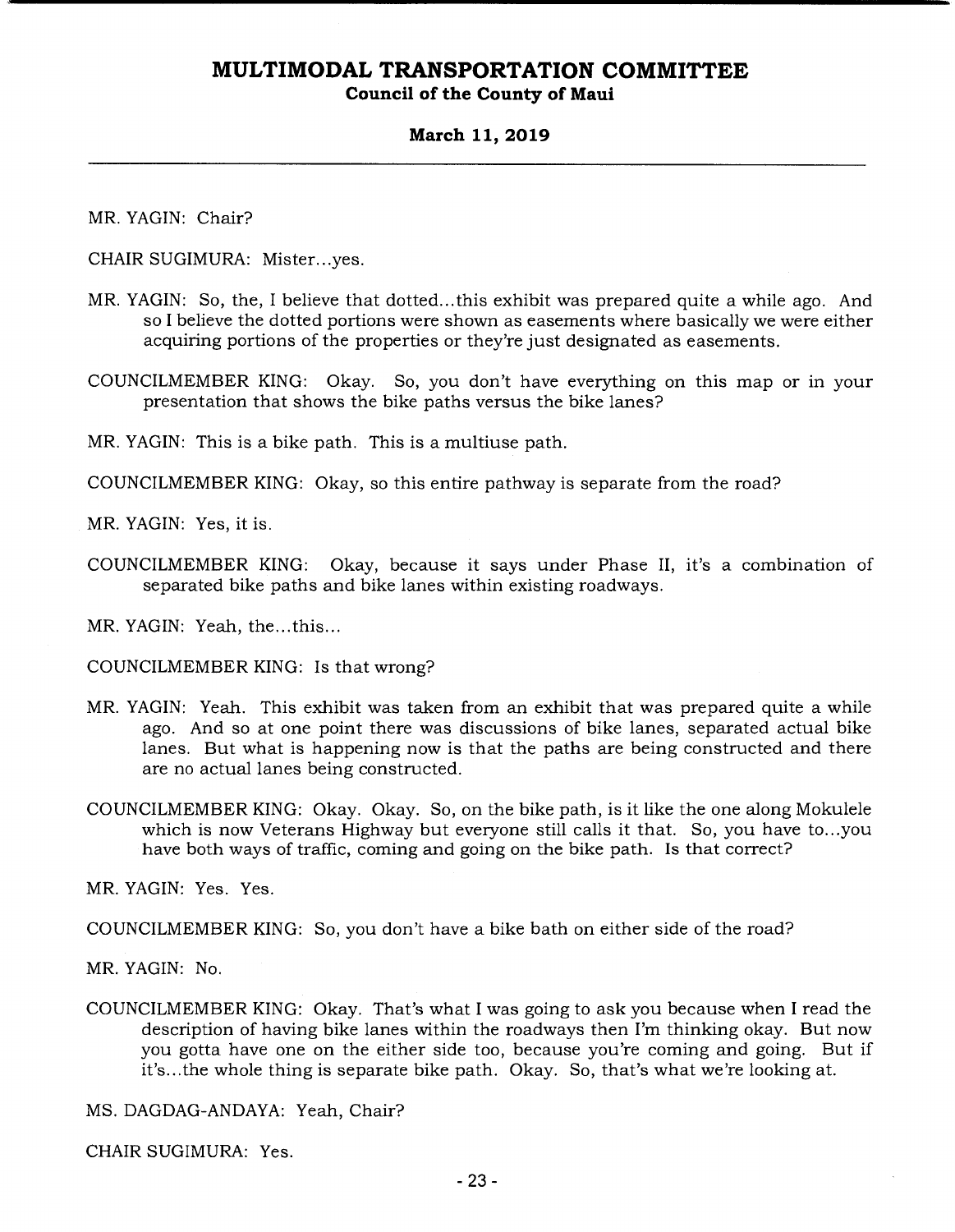**Council of the County of Maui** 

### **March 11, 2019**

MS. DAGDAG-ANDAYA: Maybe I can clarify. On Makahiki Street, that is all along on the.. .1 think that portion is bike lane. So, there's no separated path, because it runs right through the subdivision. So --

COUNCILMEMBER KING: Okay.

MS. DAGDAG-ANDAYA: --the path actually goes through the subdivision into the road, the neighborhood road, and --

COUNCILMEMBER KING: Okay.

MS. DAGDAG-ANDAYA: --it's not a separate path.

- COUNCILMEMBER KING: Okay, so do you have like an easy way to get on to either side of the road then? 'Cause I'm assuming you have a bike path on either side of the road because you want to go this way in order to go back, so.
- MS. DAGDAG-ANDAYA: Right, so what.. .what we do is... so right where Kaunoa Senior Center is located, right in front of it, that's where the bike path runs. If you're trying to get towards the east side and into Maui Country Club, then you do go through the subdivision. And that's where there's a bike lane. And then it connects back up again on the other side of... like right here. I think this is where the...

COUNCILMEMBER KING: That's the...

MS. DAGDAG-ANDAYA: Right here, yeah.

COUNCILMEMBER KING: Okay.

MS. DAGDAG-ANDAYA: This is where the bike lane is located. And then there's that connection here, and then you.. .then that's where the separated bike path --

COUNCILMEMBER KING: Okay.

- MS. DAGDAG-ANDAYA: --comes back again.
- COUNCILMEMBER KING: So, but is it easy, is it an easy access on both sides whether you're going east or west? Because you're going to go on the other side of the road, I'm assuming. And that's been one of my big issues with the zero, you know, we're going to get Division Zero is that people still don't understand that if they are on a bike, they are supposed to ride with the traffic. And if they are a pedestrian, they are supposed to go up against the traffic. So, I think that needs to be made clear on these areas too. And then my last question is, if.. .are......is this whole pathway lit up so that it would be safe to ride it at night if we're encouraging people to ride it at night?

CHAIR SUGIMURA: Department?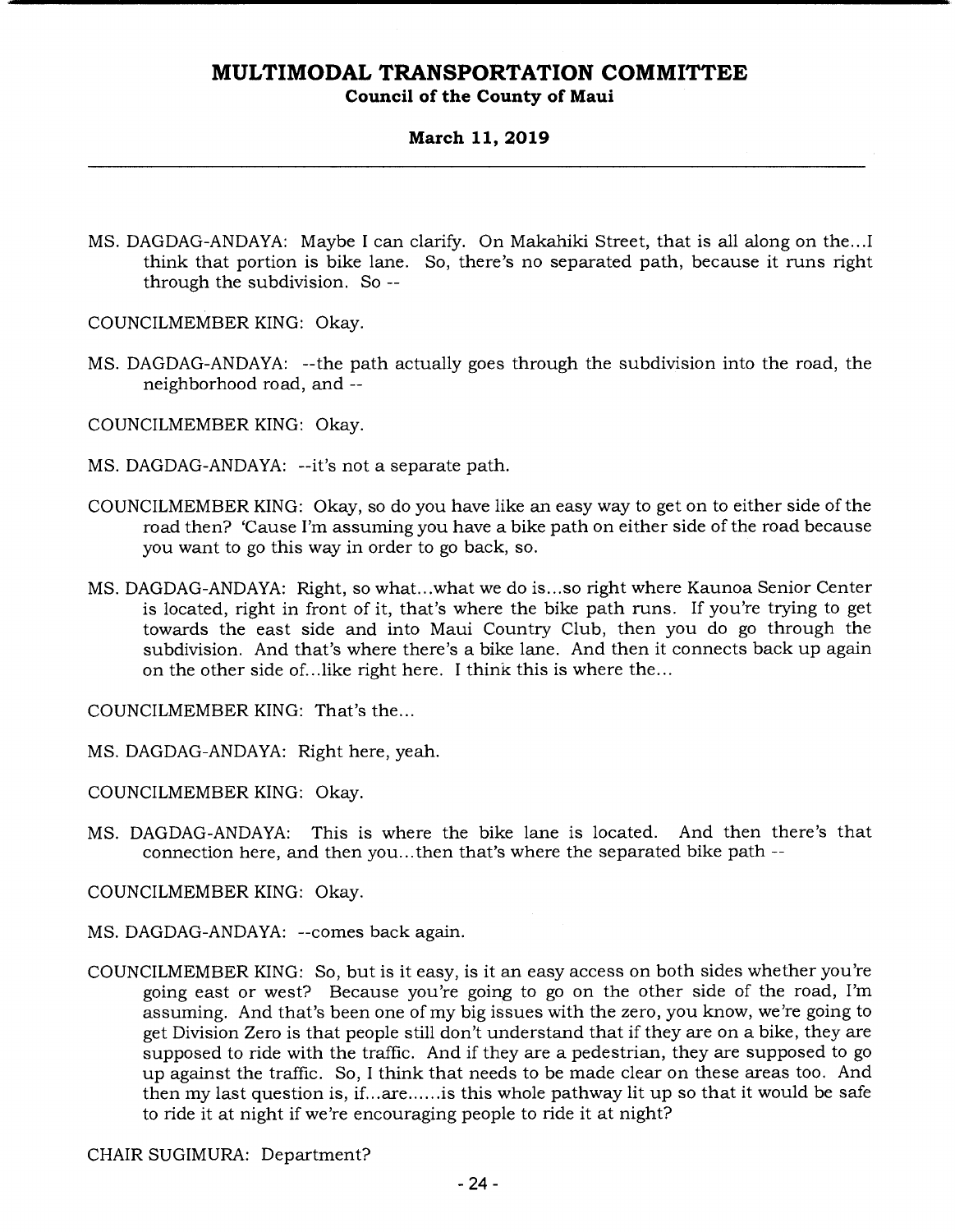### **March 11, 2019**

MR. YAGIN: No, the path is not lit up, it's not lit.

COUNCILMEMBER KING: Okay, is that something you're planning to do or no?

MR. YAGIN: That's something that we can look at for the future.

COUNCILMEMBER KING: I'm just wondering, because it came up earlier about riding there at night. And usually you want it lit up if you're going to ride it at night, so. Okay, thank you, Chair.

CHAIR SUGIMURA: Thank you. Ms. Kama?

COUNCILMEMBER KAMA: Thank you, Chair. So, I just.. .a request and then question. Could put your map on Granicus 'cause it's easier if we can just expand it we can see what we're looking at. So if that's...

CHAIR SUGIMURA: Yeah, so after this the Staff will put this on Granicus. Thank you.

- COUNCILMEMBER KAMA: Thank you. So, my question is on the bike path or bike lanes, if you have two cyclists going in opposite directions, can they both fit on the path?
- MS. DAGDAG-ANDAYA: Chair? Yes, you can. So, you know, just... I wish I had a picture of it. So, if you're on like this section in front of Kaunoa Senior Center and going towards Kanaha, then you have.. .it's like a mini road. So, there's two ways.. .two lanes for those who are going in one direction, and then the other one coming in an opposite direction.
- COUNCILMEMBER KAMA: And seeing as how we're trying to get people to either, you know, take the bus or carpool or something, do we have incentives for people to ride their bikes? I mean we're putting these wonderful millions of dollars of pathway for them. We have to urge them to ride them. Right. So, do we have that in place or are you considering that?

MS. DAGDAG-ANDAYA: Chair?

CHAIR SUGIMURA: That sounds like Blue Zone question but...

MS. DAGDAG-ANDAYA: It would be.

CHAIR SUGIMURA: Ms. Andaya?

MS. DAGDAG-ANDAYA: We don't have a program in place for incentives. However, we work with other agencies to create that awareness. So, I know Maui Bicycling League in the past have had.. .they've coordinated events where, you know, they brought people, groups of people to ride the bike path. Blue Zones also encourages. I know there's a group in the Big Island, not tied with us but they, it's called PATH and what they've done is created an app that shows the existing networks, bike networks. One thing that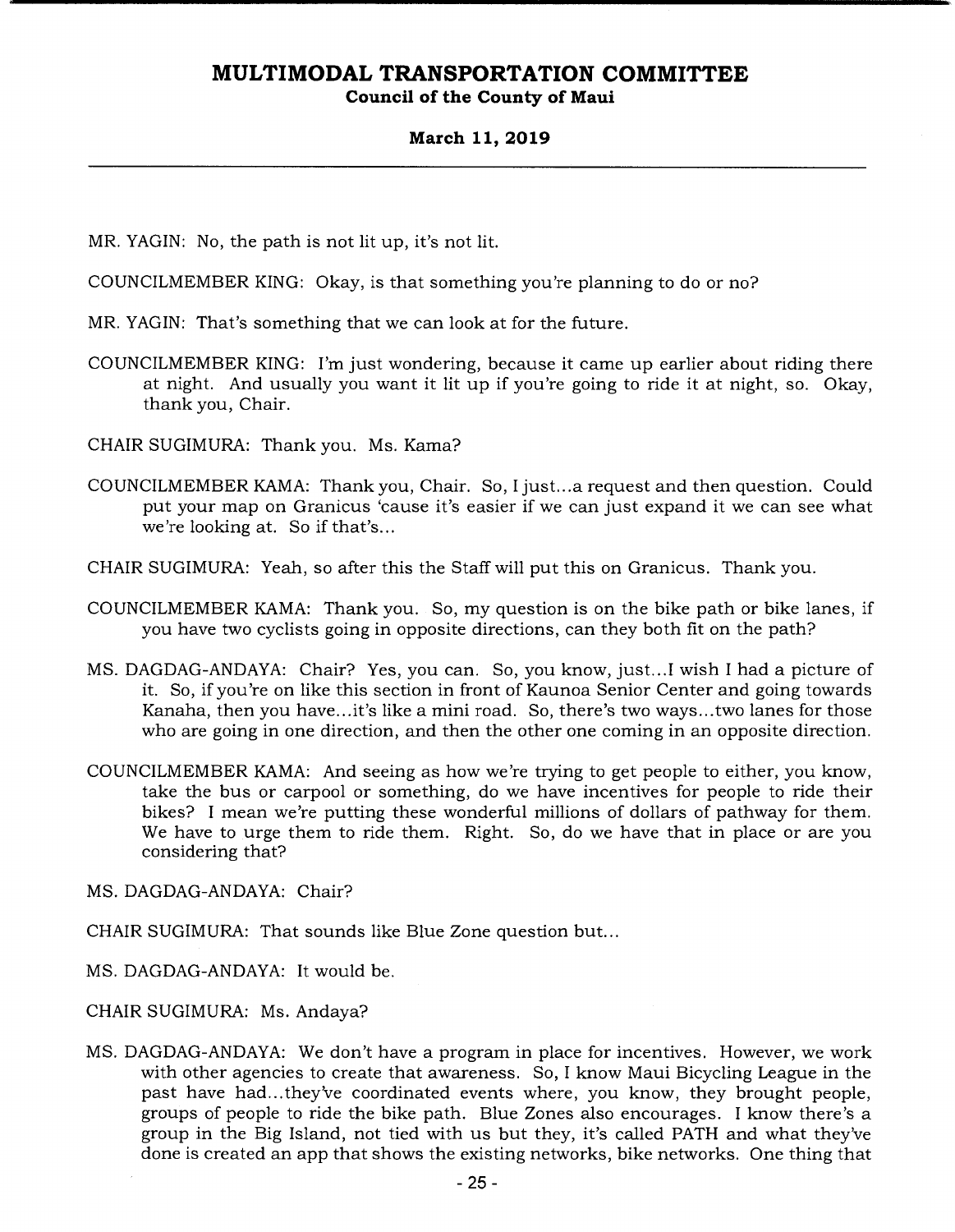### **March 11, 2019**

Nolly I know is doing is working on way finding signs so that using Transportation Alternative Program funding, Federal funding to show people or, you know, it's basically signage that tells people here's where the bike path starts. Or, you know, just giving them directions to where the nearest network is.

COUNCILMEMBER KAMA: Oh cool. Thank you, Chair.

CHAIR SUGIMURA: Very good. Mr. Molina?

COUNCILMEMBER MOLINA: Yeah, thank you very much, Madam Chair, appreciate the opportunity. Good morning, Ms. Dagdag and Mr. Yagin. In your presentation.. .well I sit in between my colleague from East Maui, Mr. Sinenci and who represents East Maui, and then Ms. Lee who chairs the Water and Infrastructure Committee, and as you well know over the last few days we've had a discussion about a bridge in East Maui. So, when you mention bridge, it kind of peaked my interests. Can you provide us a little bit more details on the bridge itself? And, you know, I presume the consulting firm that did the Environmental Assessment or Environmental Impact Statement said there was no concerns with this bridge going over the Kailua Stream. Do you have any information available on the bridge itself?

MR. YAGIN: Chair?

CHAIR SUGIMURA: Yeah.

- MR. YAGIN: So, that.. .when the designs were started on this project, we were required not to.. .we did be careful not to enter the stream itself. So, in the course of design, we did determine the high level... high water level... high-water mark prior to designing. And basically the entire bridge was actually constructed to span that gulch, and not push into the gulch or not affect...or... it wasn't supposed to affect the gulch at all.
- COUNCILMEMBER MOLINA: Okay, thank you. And I just bring this up because, you know, folks in the environmental community, I'm sure they gave their input and whatnot. So, just for my own curiosity. But I appreciate the update as the representative of the district. Thank you.

MR. YAGIN: Thank you.

CHAIR SUGIMURA: Thank you. Ms. King?

COUNCILMEMBER KING: Thank you. I just had one more comment to make. Well, I was going to comment earlier on the benefits of or the incentives. Probably the best incentive is getting in shape. And I wanted to relate that to you what was talked about earlier with a potential traffic study. Because I do think it's important if we can build these types of greenways and reduce traffic. But I also think that even if.. .if ridership increases and we are.. .and people are riding it more for exercise than transportation, I think there's a valid, that has a lot of good in it too and that's what the Blue Zones is all about is about being healthy. So, we may not see necessarily a decrease in traffic,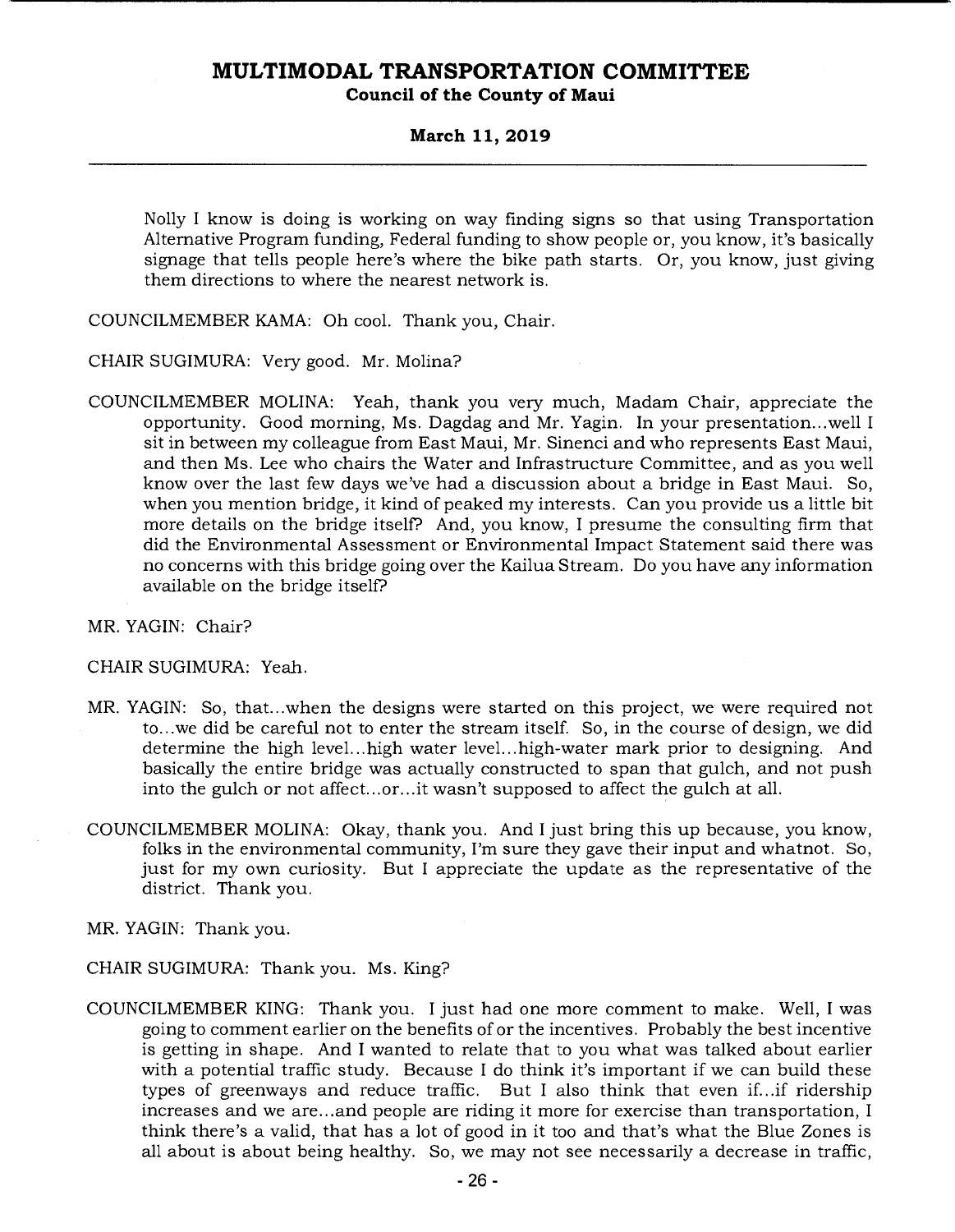### **Council of the County of Maui**

### **March 11, 2019**

because for transport people are still trying to get back and forth on the highway. But if we see.. .but, you know, that's good to track that to see if that's happening. But I think if we see an increase in ridership on that pathway, that's as a good a motive too I think of building these greenways. Because it helps our community be healthier and safe. So, I just wanted to make that comment. And that would be my incentive for riding a bike. If I lived in that area it would just be to get in better shape so I could walk up all eight floors of the County Building.

CHAIR SUGIMURA: Thank you. Anybody else have a question? Oh, Mr. Sinenci?

COUNCILMEMBER SINENCI: Yeah, sorry. I just had one more question for Ms. Andaya. Is there a cost per mile for these bike lanes? And I'm only asking because we've got a private owner in East Maui that wants to actually donate some land for walkways so that people can start to walk. So, we're just looking for some of the cost factors.

CHAIR SUGIMURA: Oh, give us his name.

MS. DAGDAG-ANDAYA: Chair?

COUNCILMEMBER SINENCI: . . . *(inaudible)...* 

CHAIR SUGIMURA: Department?

- MS. DAGDAG-ANDAYA: I can't think of a number off the top of my head. But that's something that we could analyze for you. It's different from project to project. But for this North Shore Greenway, I'm pretty sure we can get the numbers for you. And yeah, as I was working on the presentation, I thought about that one project out in East Maui. So, yeah, I'm.. .that's. . .I'm thinking about that as well.
- CHAIR SUGIMURA: Thank you. So, Department, we'll be sending you some, a letter with the questions that came up --
- MS. DAGDAG-ANDAYA: Yes.
- CHAIR SUGIMURA: --in today's meeting regarding sea level rise and then collecting data. I think that's really a good point, collecting data on the impact that this has with Department of Health, Maui Bicycling League, or Blue Zone or others that we can get information for the overall impact of creating these greenways. And cost per mile for the project. And before I close, do you have any other greenway projects that the Department is working on or this is the only one?
- MS. DAGDAG-ANDAYA: Chair, you know, right now we are working on North-South Collector Road, and the extension of the existing bike path along Elua Drive. And so that is.. .1 know that's something Nolly folks are working on. West Maui Greenway is another one that we currently have, you know we're in that planning and conceptual, you know, phase. We've also been in discussions regarding with Central Maui. We recently did a study on Waiale Road and Papa Avenue. So, those areas also come into mind as well.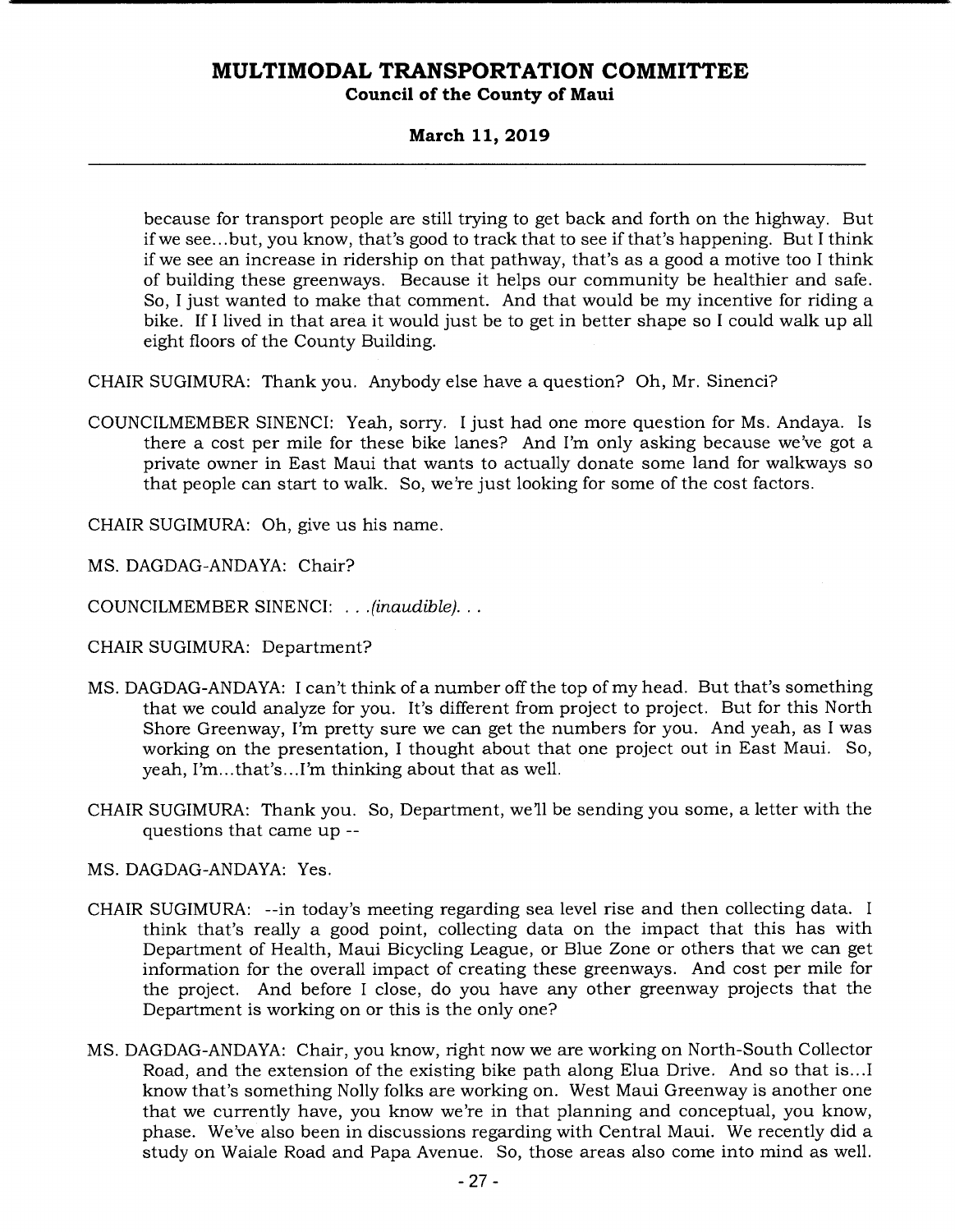### **March 11, 2019**

But, you know, as we're planning, you know, we're taking into consideration all those things discussed about sea level rise, and how we can incorporate those projects into other existing infrastructure projects so that it's not just a standalone, or we're going to do a bike path here. That it's also tied in conjunction with another project. And but, you know, any suggestions or feedback is always appreciated. From the Council is always appreciated, so.

CHAIR SUGIMURA: Thank you. Thank you. I'm going to file this item, because this is really an overview of what is the conclusion of this project. I noticed that June 24th is when the construction is supposed to be completed. And I look forward to a celebration when this is done. So, Members, at this time, I'm gonna file this item with your...

COUNCILMEMBER LEE: No objections.

### **COUNCILMEMBERS VOICED NO OBJECTIONS.**

**ACTION: FILING of the communication.** 

CHAIR SUGIMURA: Thank you. And this meeting is now adjourned. . .. *(gavel).* 

**ADJOURN: 10:22 a.m.** 

APPROVED BY:

 $\eta$ Mura

EI K. SUGIMURA. Ch**á**ir Multimodal Transportation Committee

mt:min: 19031 1:zo Transcribed by: Zoila Olsten